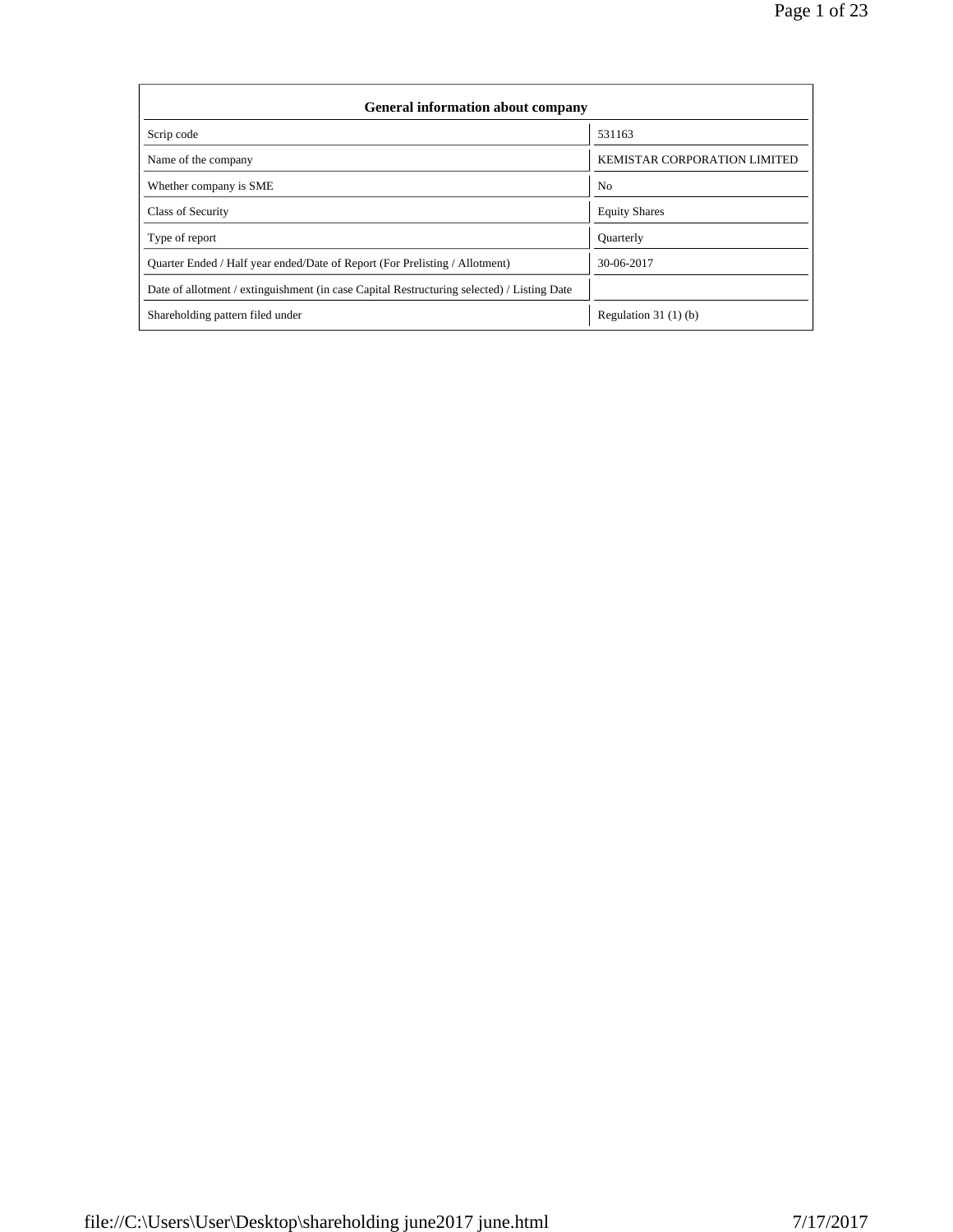Page 2 of 23

| Sr. No. | <b>Particular</b>                                                                      | Yes/No         |
|---------|----------------------------------------------------------------------------------------|----------------|
|         | Whether the Listed Entity has issued any partly paid up shares?                        | N <sub>0</sub> |
|         | Whether the Listed Entity has issued any Convertible Securities?                       | N <sub>0</sub> |
|         | Whether the Listed Entity has issued any Warrants?                                     | N <sub>0</sub> |
|         | Whether the Listed Entity has any shares against which depository receipts are issued? | N <sub>0</sub> |
|         | Whether the Listed Entity has any shares in locked-in?                                 | N <sub>o</sub> |
| 6       | Whether any shares held by promoters are pledge or otherwise encumbered?               | N <sub>0</sub> |
|         | Whether company has equity shares with differential voting rights?                     | N <sub>0</sub> |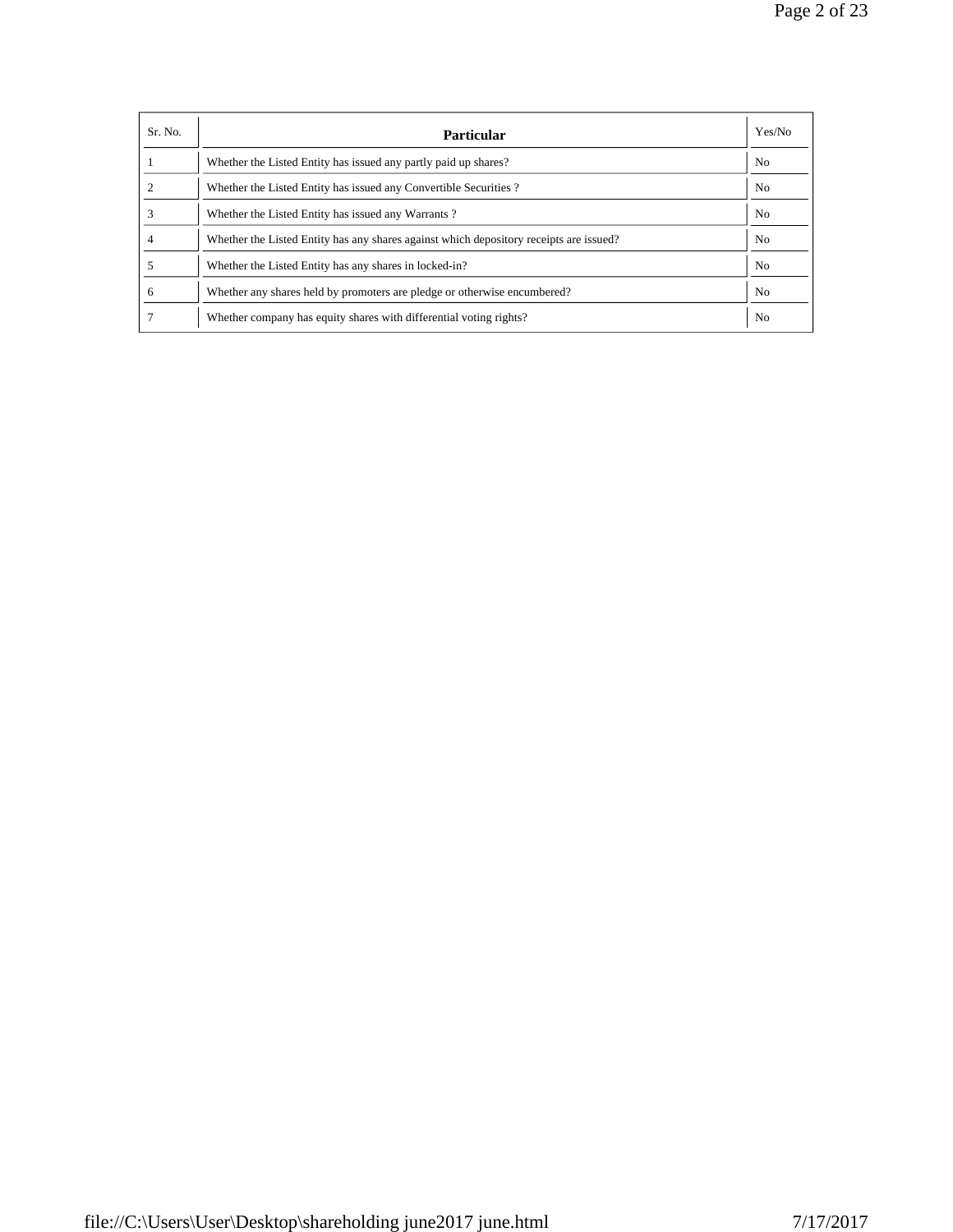|                 |                                           |                                  |                                      |                       |                                    |                             | Table I - Summary Statement holding of specified securities |                                                                  |               |        |                     |
|-----------------|-------------------------------------------|----------------------------------|--------------------------------------|-----------------------|------------------------------------|-----------------------------|-------------------------------------------------------------|------------------------------------------------------------------|---------------|--------|---------------------|
|                 |                                           |                                  | No. of                               | No. Of<br>Partly      | No. Of                             | Total<br>nos.               | Shareholding<br>as a % of total                             | Number of Voting Rights held in each<br>class of securities (IX) |               |        |                     |
| Category<br>(I) | Category of<br>shareholder<br>(II)        | Nos. Of<br>shareholders<br>(III) | fully<br>paid up<br>equity<br>shares | paid-<br>up<br>equity | shares<br>underlying<br>Depository | shares<br>held<br>$(VII) =$ | no. of shares<br>(calculated as<br>per SCRR,                | No of Voting (XIV)<br>Rights                                     |               |        | Total as a          |
|                 |                                           |                                  | held<br>(IV)                         | shares<br>held<br>(V) | Receipts<br>(VI)                   | $(IV)$ +<br>$(V) +$<br>(VI) | 1957) (VIII)<br>As a % of<br>$(A+B+C2)$                     | Class<br>eg: X                                                   | Class<br>eg:y | Total  | $%$ of<br>$(A+B+C)$ |
| (A)             | Promoter &<br>Promoter<br>Group           | 11                               | 211392                               |                       |                                    | 211392                      | 31.49                                                       | 211392                                                           |               | 211392 | 31.49               |
| (B)             | Public                                    | 1418                             | 460000                               |                       |                                    | 460000                      | 68.51                                                       | 460000                                                           |               | 460000 | 68.51               |
| (C)             | Non<br>Promoter-<br>Non Public            |                                  |                                      |                       |                                    |                             |                                                             |                                                                  |               |        |                     |
| (C1)            | <b>Shares</b><br>underlying<br><b>DRs</b> |                                  |                                      |                       |                                    |                             |                                                             |                                                                  |               |        |                     |
| (C2)            | Shares held<br>by<br>Employee<br>Trusts   |                                  |                                      |                       |                                    |                             |                                                             |                                                                  |               |        |                     |
|                 | Total                                     | 1429                             | 671392                               |                       |                                    | 671392                      | 100                                                         | 671392                                                           |               | 671392 | 100                 |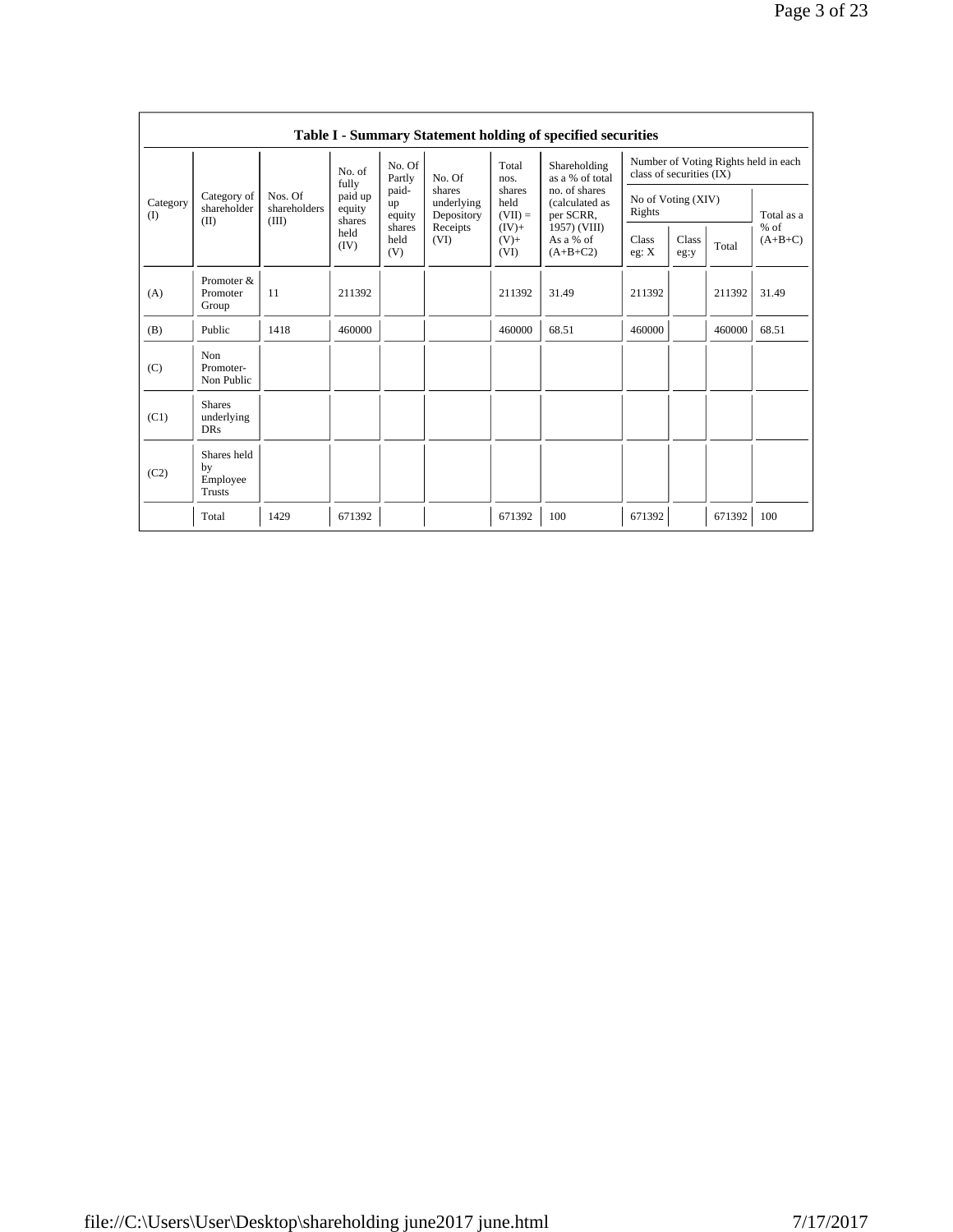|          |                                                |                                                 |                                                                                                                       |                                                      | Table I - Summary Statement holding of specified securities                                    |                                        |                                                         |                                                                               |                                                         |                                       |
|----------|------------------------------------------------|-------------------------------------------------|-----------------------------------------------------------------------------------------------------------------------|------------------------------------------------------|------------------------------------------------------------------------------------------------|----------------------------------------|---------------------------------------------------------|-------------------------------------------------------------------------------|---------------------------------------------------------|---------------------------------------|
| Category | Category<br>of                                 | No. Of<br><b>Shares</b><br>Underlying           |                                                                                                                       | No. Of<br><b>Shares</b><br>Underlying<br>Outstanding | Shareholding,<br>as a %<br>assuming full<br>conversion of<br>convertible<br>securities (as a   | Number of<br>Locked in<br>shares (XII) |                                                         | Number of<br><b>Shares</b><br>pledged or<br>otherwise<br>encumbered<br>(XIII) |                                                         | Number of<br>equity shares<br>held in |
| (        | shareholder<br>(II)                            | Outstanding<br>convertible<br>securities<br>(X) | Underlying<br>convertible<br>Outstanding<br>securities<br>Warrants<br>and No. Of<br>$(X_i)$<br>Warrants<br>$(Xi)$ (a) |                                                      | percentage of<br>diluted share<br>capital) $(XI)=$<br>$(VII)+(X)$ As a<br>$%$ of<br>$(A+B+C2)$ | No.<br>(a)                             | As a<br>$%$ of<br>total<br><b>Shares</b><br>held<br>(b) | No.<br>(a)                                                                    | As a<br>$%$ of<br>total<br><b>Shares</b><br>held<br>(b) | dematerialized<br>form $(XIV)$        |
| (A)      | Promoter<br>$\&$<br>Promoter<br>Group          |                                                 |                                                                                                                       |                                                      | 31.49                                                                                          |                                        |                                                         |                                                                               |                                                         | 211392                                |
| (B)      | Public                                         |                                                 |                                                                                                                       |                                                      | 68.51                                                                                          |                                        |                                                         |                                                                               |                                                         | 41200                                 |
| (C)      | Non<br>Promoter-<br>Non Public                 |                                                 |                                                                                                                       |                                                      |                                                                                                |                                        |                                                         |                                                                               |                                                         |                                       |
| (C1)     | <b>Shares</b><br>underlying<br><b>DRs</b>      |                                                 |                                                                                                                       |                                                      |                                                                                                |                                        |                                                         |                                                                               |                                                         |                                       |
| (C2)     | Shares held<br>by<br>Employee<br><b>Trusts</b> |                                                 |                                                                                                                       |                                                      |                                                                                                |                                        |                                                         |                                                                               |                                                         |                                       |
|          | Total                                          |                                                 |                                                                                                                       |                                                      | 100                                                                                            |                                        |                                                         |                                                                               |                                                         | 252592                                |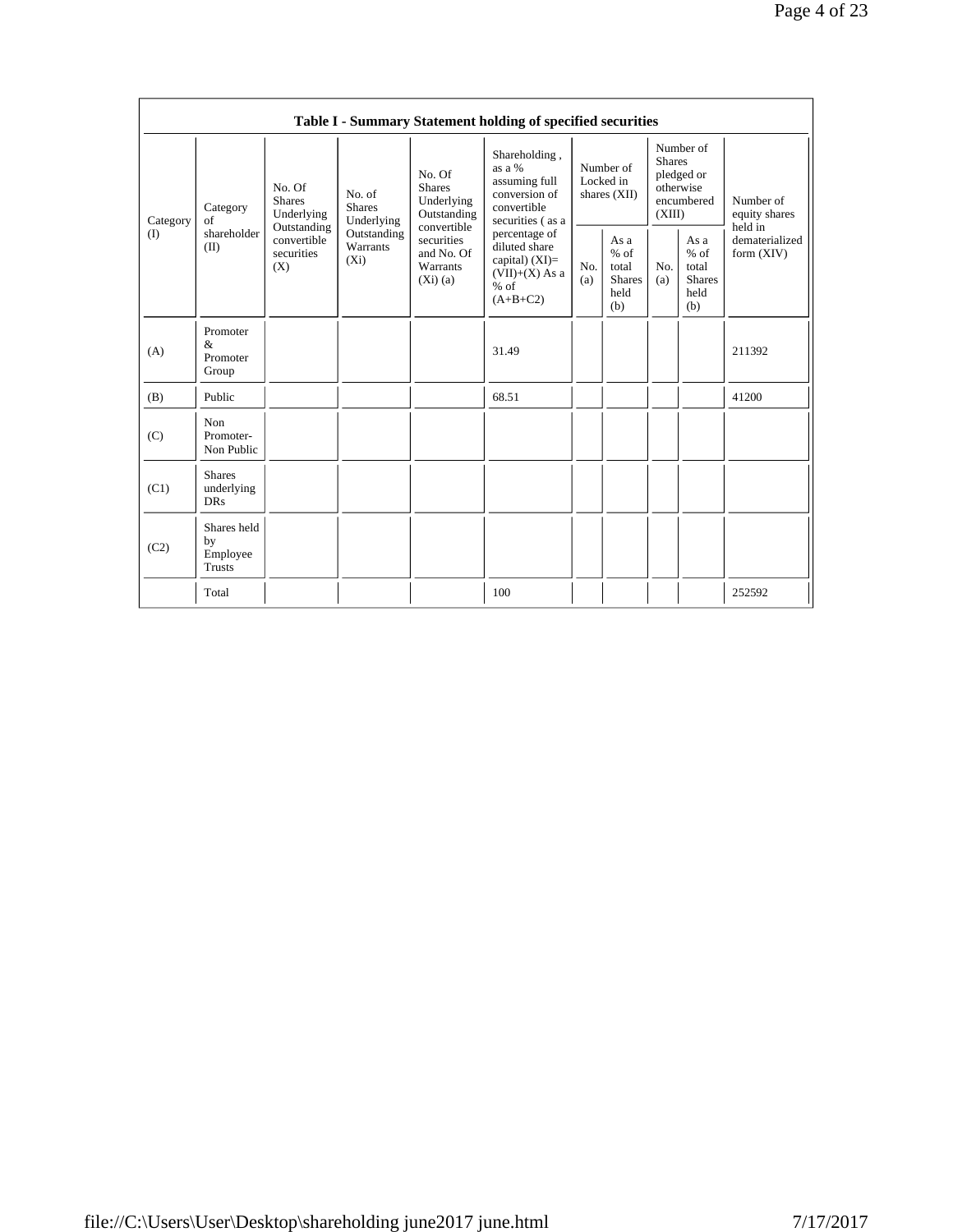|                                                                                                | Table II - Statement showing shareholding pattern of the Promoter and Promoter Group                    |                                  |                                      |                                 |                                    |                             |                                           |                                                                  |                        |        |                           |
|------------------------------------------------------------------------------------------------|---------------------------------------------------------------------------------------------------------|----------------------------------|--------------------------------------|---------------------------------|------------------------------------|-----------------------------|-------------------------------------------|------------------------------------------------------------------|------------------------|--------|---------------------------|
|                                                                                                |                                                                                                         |                                  | No. of                               | No.<br>Of                       | No. Of                             | Total<br>nos.               | Shareholding<br>as a % of<br>total no. of | Number of Voting Rights held in<br>each class of securities (IX) |                        |        |                           |
| Sr.                                                                                            | Category &<br>Name of the<br>Shareholders (I)                                                           | Nos. Of<br>shareholders<br>(III) | fully<br>paid up<br>equity<br>shares | Partly<br>paid-<br>up<br>equity | shares<br>underlying<br>Depository | shares<br>held<br>$(VII) =$ | shares<br>(calculated<br>as per<br>SCRR,  | No of Voting (XIV)<br>Rights                                     |                        |        | Total<br>as a %<br>of     |
|                                                                                                |                                                                                                         |                                  | held<br>(IV)                         | shares<br>held<br>(V)           | Receipts<br>(VI)                   | $(IV)+$<br>$(V) +$<br>(VI)  | 1957) (VIII)<br>As a % of<br>$(A+B+C2)$   | Class<br>eg: X                                                   | Class<br>Total<br>eg:y |        | Total<br>Voting<br>rights |
| A                                                                                              | Table II - Statement showing shareholding pattern of the Promoter and Promoter Group                    |                                  |                                      |                                 |                                    |                             |                                           |                                                                  |                        |        |                           |
| (1)                                                                                            | Indian                                                                                                  |                                  |                                      |                                 |                                    |                             |                                           |                                                                  |                        |        |                           |
| (a)                                                                                            | Individuals/Hindu<br>undivided Family                                                                   | 11                               | 211392                               |                                 |                                    | 211392                      | 31.49                                     | 211392                                                           |                        | 211392 | 31.49                     |
| Sub-Total<br>(A)(1)                                                                            |                                                                                                         | 11                               | 211392                               |                                 |                                    | 211392                      | 31.49                                     | 211392                                                           |                        | 211392 | 31.49                     |
| (2)                                                                                            | Foreign                                                                                                 |                                  |                                      |                                 |                                    |                             |                                           |                                                                  |                        |        |                           |
| Total<br>Shareholding<br>of Promoter<br>and<br>Promoter<br>Group $(A)=$<br>$(A)(1)+(A)$<br>(2) |                                                                                                         | 11                               | 211392                               |                                 |                                    | 211392                      | 31.49                                     | 211392                                                           |                        | 211392 | 31.49                     |
| B                                                                                              | Table III - Statement showing shareholding pattern of the Public shareholder                            |                                  |                                      |                                 |                                    |                             |                                           |                                                                  |                        |        |                           |
| (1)                                                                                            | Institutions                                                                                            |                                  |                                      |                                 |                                    |                             |                                           |                                                                  |                        |        |                           |
| (3)                                                                                            | Non-institutions                                                                                        |                                  |                                      |                                 |                                    |                             |                                           |                                                                  |                        |        |                           |
| (a(i))                                                                                         | Individuals -<br>i.Individual<br>shareholders<br>holding nominal<br>share capital up<br>to Rs. 2 lakhs. | 1394                             | 430572                               |                                 |                                    | 430572                      | 64.13                                     | 430572                                                           |                        | 430572 | 64.13                     |
| (e)                                                                                            | Any Other<br>(specify)                                                                                  | 24                               | 29428                                |                                 |                                    | 29428                       | 4.38                                      | 29428                                                            |                        | 29428  | 4.38                      |
| Sub-Total<br>(B)(3)                                                                            |                                                                                                         | 1418                             | 460000                               |                                 |                                    | 460000                      | 68.51                                     | 460000                                                           |                        | 460000 | 68.51                     |
| <b>Total Public</b><br>Shareholding<br>$(B)=(B)(1)+$<br>$(B)(2)+(B)$<br>(3)                    |                                                                                                         | 1418                             | 460000                               |                                 |                                    | 460000                      | 68.51                                     | 460000                                                           |                        | 460000 | 68.51                     |
| $\mathbf C$                                                                                    | Table IV - Statement showing shareholding pattern of the Non Promoter- Non Public shareholder           |                                  |                                      |                                 |                                    |                             |                                           |                                                                  |                        |        |                           |
| Total<br>$(A+B+C2)$                                                                            |                                                                                                         | 1429                             | 671392                               |                                 |                                    | 671392                      | 100                                       | 671392                                                           |                        | 671392 | 100                       |
| Total<br>$(A+B+C)$                                                                             |                                                                                                         | 1429                             | 671392                               |                                 |                                    | 671392                      | 100                                       | 671392                                                           |                        | 671392 | 100                       |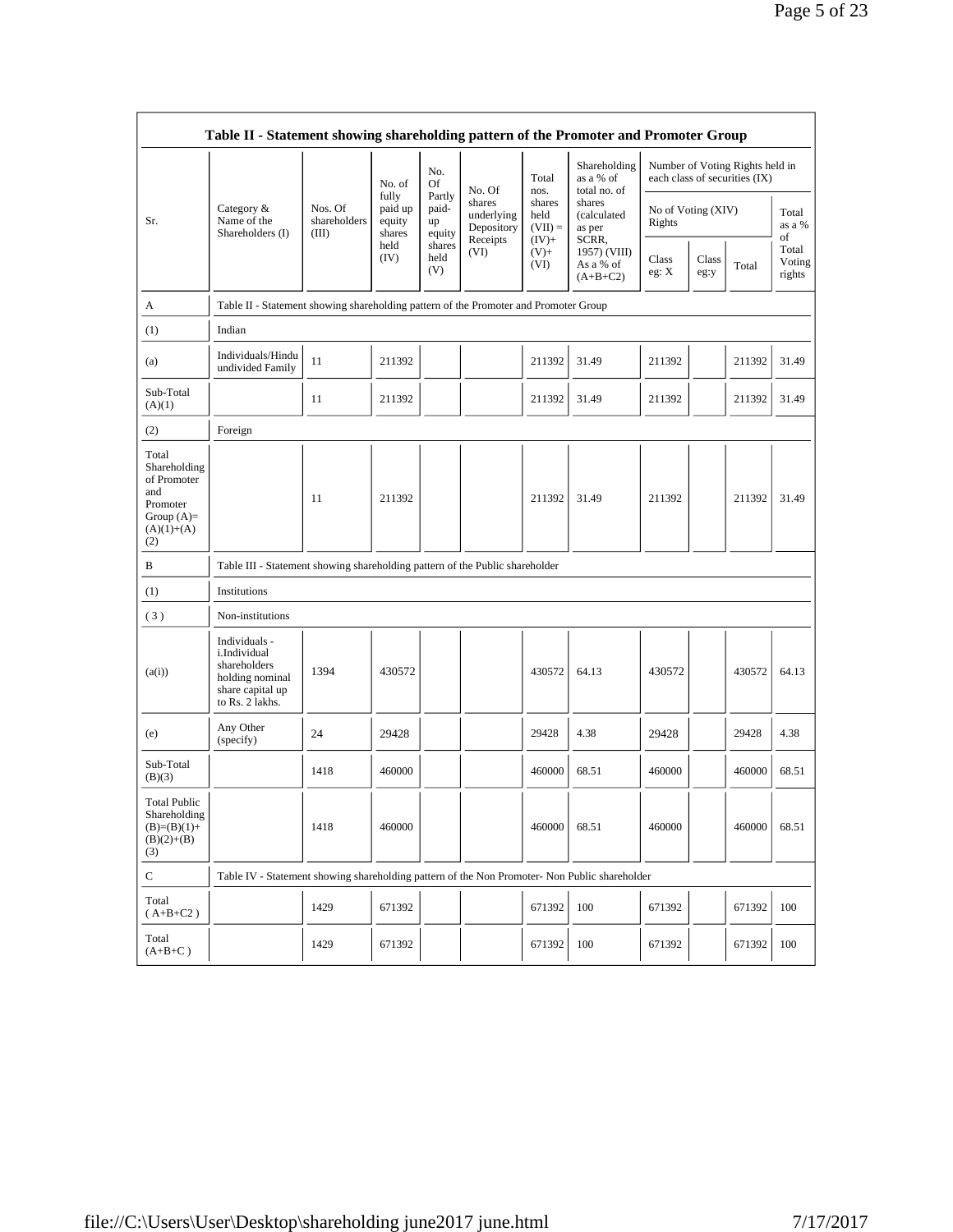|                                                                                         |                                                |                                                                                                    |                                                  | Table II - Statement showing shareholding pattern of the Promoter and Promoter Group          |                                          |                                                    |                                                                               |                                                    |                                       |
|-----------------------------------------------------------------------------------------|------------------------------------------------|----------------------------------------------------------------------------------------------------|--------------------------------------------------|-----------------------------------------------------------------------------------------------|------------------------------------------|----------------------------------------------------|-------------------------------------------------------------------------------|----------------------------------------------------|---------------------------------------|
| Sr.                                                                                     | No. Of<br><b>Shares</b><br>Underlying          | No. Of Shares<br>No. of<br>Underlying<br>Outstanding<br><b>Shares</b><br>convertible<br>Underlying |                                                  | Shareholding, as<br>a % assuming full<br>conversion of<br>convertible<br>securities (as a     | Number of<br>Locked in<br>shares $(XII)$ |                                                    | Number of<br><b>Shares</b><br>pledged or<br>otherwise<br>encumbered<br>(XIII) |                                                    | Number of<br>equity shares<br>held in |
|                                                                                         | Outstanding<br>convertible<br>securities $(X)$ | Outstanding<br>Warrants<br>$(X_i)$                                                                 | securities and<br>No. Of<br>Warrants (Xi)<br>(a) | percentage of<br>diluted share<br>capital) $(XI)=$<br>$(VII)+(X)$ As a %<br>of $(A+B+C2)$     | No.<br>(a)                               | As a %<br>of total<br><b>Shares</b><br>held<br>(b) | No.<br>(a)                                                                    | As a %<br>of total<br><b>Shares</b><br>held<br>(b) | dematerialized<br>form (XIV)          |
| A                                                                                       |                                                |                                                                                                    |                                                  | Table II - Statement showing shareholding pattern of the Promoter and Promoter Group          |                                          |                                                    |                                                                               |                                                    |                                       |
| (1)                                                                                     | Indian                                         |                                                                                                    |                                                  |                                                                                               |                                          |                                                    |                                                                               |                                                    |                                       |
| (a)                                                                                     |                                                |                                                                                                    |                                                  | 31.49                                                                                         |                                          |                                                    |                                                                               |                                                    | 211392                                |
| Sub-Total (A)<br>(1)                                                                    |                                                |                                                                                                    |                                                  | 31.49                                                                                         |                                          |                                                    |                                                                               |                                                    | 211392                                |
| (2)                                                                                     | Foreign                                        |                                                                                                    |                                                  |                                                                                               |                                          |                                                    |                                                                               |                                                    |                                       |
| Total<br>Shareholding<br>of Promoter<br>and Promoter<br>Group $(A)=$<br>$(A)(1)+(A)(2)$ |                                                |                                                                                                    |                                                  | 31.49                                                                                         |                                          |                                                    |                                                                               |                                                    | 211392                                |
| B                                                                                       |                                                |                                                                                                    |                                                  | Table III - Statement showing shareholding pattern of the Public shareholder                  |                                          |                                                    |                                                                               |                                                    |                                       |
| (1)                                                                                     | Institutions                                   |                                                                                                    |                                                  |                                                                                               |                                          |                                                    |                                                                               |                                                    |                                       |
| (3)                                                                                     | Non-institutions                               |                                                                                                    |                                                  |                                                                                               |                                          |                                                    |                                                                               |                                                    |                                       |
| (a(i))                                                                                  |                                                |                                                                                                    |                                                  | 64.13                                                                                         |                                          |                                                    |                                                                               |                                                    | 38788                                 |
| (e)                                                                                     |                                                |                                                                                                    |                                                  | 4.38                                                                                          |                                          |                                                    |                                                                               |                                                    | 2412                                  |
| Sub-Total (B)<br>(3)                                                                    |                                                |                                                                                                    |                                                  | 68.51                                                                                         |                                          |                                                    |                                                                               |                                                    | 41200                                 |
| <b>Total Public</b><br>Shareholding<br>$(B)=(B)(1)+$<br>$(B)(2)+(B)(3)$                 |                                                |                                                                                                    |                                                  | 68.51                                                                                         |                                          |                                                    |                                                                               |                                                    | 41200                                 |
| С                                                                                       |                                                |                                                                                                    |                                                  | Table IV - Statement showing shareholding pattern of the Non Promoter- Non Public shareholder |                                          |                                                    |                                                                               |                                                    |                                       |
| Total<br>$(A+B+C2)$                                                                     |                                                |                                                                                                    |                                                  | 100                                                                                           |                                          |                                                    |                                                                               |                                                    | 252592                                |
| Total<br>$(A+B+C)$                                                                      |                                                |                                                                                                    |                                                  | 100                                                                                           |                                          |                                                    |                                                                               |                                                    | 252592                                |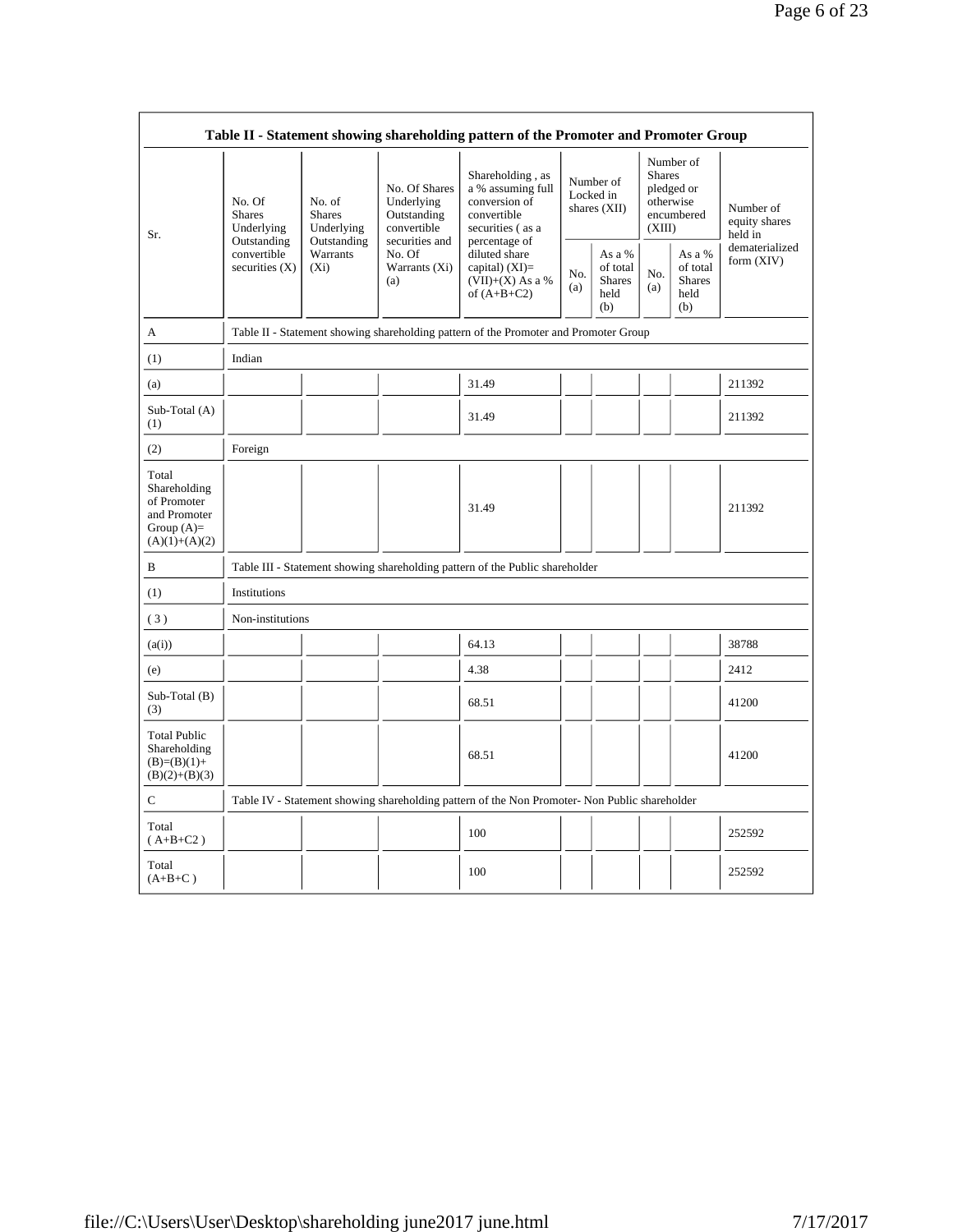|                                                                                                                                                    |                               |                                                               |                                                        | Individuals/Hindu undivided Family                 |                                                       |                                                        |                                                |
|----------------------------------------------------------------------------------------------------------------------------------------------------|-------------------------------|---------------------------------------------------------------|--------------------------------------------------------|----------------------------------------------------|-------------------------------------------------------|--------------------------------------------------------|------------------------------------------------|
| Searial No.                                                                                                                                        | 1                             | $\sqrt{2}$                                                    | 3                                                      | $\overline{4}$                                     | $\sqrt{5}$                                            | 6                                                      | 7                                              |
| Name of the<br>Shareholders<br>$\textcircled{\scriptsize{1}}$                                                                                      | <b>ANILKUMAR</b><br>C. THAKER | <b>KETANKUMAR</b><br>PARASHOTTAMDAS<br><b>PATEL</b>           | <b>KANANI</b><br><b>ANILKUMAR</b><br><b>DEVRAJBHAI</b> | <b>ANJANA</b><br><b>KETANKUMAR</b><br><b>PATEL</b> | <b>INDUBEN</b><br><b>MAHESHKUMAR</b><br><b>KANANI</b> | <b>MAHESHKUMAR</b><br><b>POPATLAL</b><br><b>KANANI</b> | <b>DILIPKUMAR</b><br>POPATLAL<br><b>KANANI</b> |
| PAN (II)                                                                                                                                           | ABNPT6366L                    | AFJPP0418F                                                    | BBJPK7076D                                             | AFIPK9418H                                         | AELPK9760J                                            | ABAPK6701D                                             | ACVPK0517D                                     |
| No. of fully<br>paid up equity<br>shares held<br>(IV)                                                                                              | 3472                          | 28040                                                         | 14400                                                  | 24400                                              | 16240                                                 | 20240                                                  | 27360                                          |
| No. Of Partly<br>paid-up equity<br>shares held<br>(V)                                                                                              |                               |                                                               |                                                        |                                                    |                                                       |                                                        |                                                |
| No. Of shares<br>underlying<br>Depository<br>Receipts (VI)                                                                                         |                               |                                                               |                                                        |                                                    |                                                       |                                                        |                                                |
| Total nos.<br>shares held<br>$(VII) = (IV) +$<br>$(V)+(VI)$                                                                                        | 3472                          | 28040                                                         | 14400                                                  | 24400                                              | 16240                                                 | 20240                                                  | 27360                                          |
| Shareholding<br>as a % of total<br>no. of shares<br>(calculated as<br>per SCRR,<br>1957) (VIII)<br>As a % of<br>$(A+B+C2)$                         | 0.52                          | 4.18                                                          | 2.14                                                   | 3.63                                               | 2.42                                                  | 3.01                                                   | 4.08                                           |
|                                                                                                                                                    |                               | Number of Voting Rights held in each class of securities (IX) |                                                        |                                                    |                                                       |                                                        |                                                |
| Class eg: $X$                                                                                                                                      | 3472                          | 28040                                                         | 14400                                                  | 24400                                              | 16240                                                 | 20240                                                  | 27360                                          |
| Class eg:y                                                                                                                                         |                               |                                                               |                                                        |                                                    |                                                       |                                                        |                                                |
| Total                                                                                                                                              | 3472                          | 28040                                                         | 14400                                                  | 24400                                              | 16240                                                 | 20240                                                  | 27360                                          |
| Total as a %<br>of Total<br>Voting rights                                                                                                          | 0.52                          | 4.18                                                          | 2.14                                                   | 3.63                                               | 2.42                                                  | 3.01                                                   | 4.08                                           |
| No. Of Shares<br>Underlying<br>Outstanding<br>convertible<br>securities (X)                                                                        |                               |                                                               |                                                        |                                                    |                                                       |                                                        |                                                |
| No. of Shares<br>Underlying<br>Outstanding<br>Warrants (Xi)                                                                                        |                               |                                                               |                                                        |                                                    |                                                       |                                                        |                                                |
| No. Of Shares<br>Underlying<br>Outstanding<br>convertible<br>securities and<br>No. Of<br>Warrants (Xi)<br>(a)                                      |                               |                                                               |                                                        |                                                    |                                                       |                                                        |                                                |
| Shareholding,<br>as a %<br>assuming full<br>conversion of<br>convertible<br>securities (as a<br>percentage of<br>diluted share<br>capital) $(XI)=$ | 0.52                          | 4.18                                                          | 2.14                                                   | 3.63                                               | 2.42                                                  | 3.01                                                   | 4.08                                           |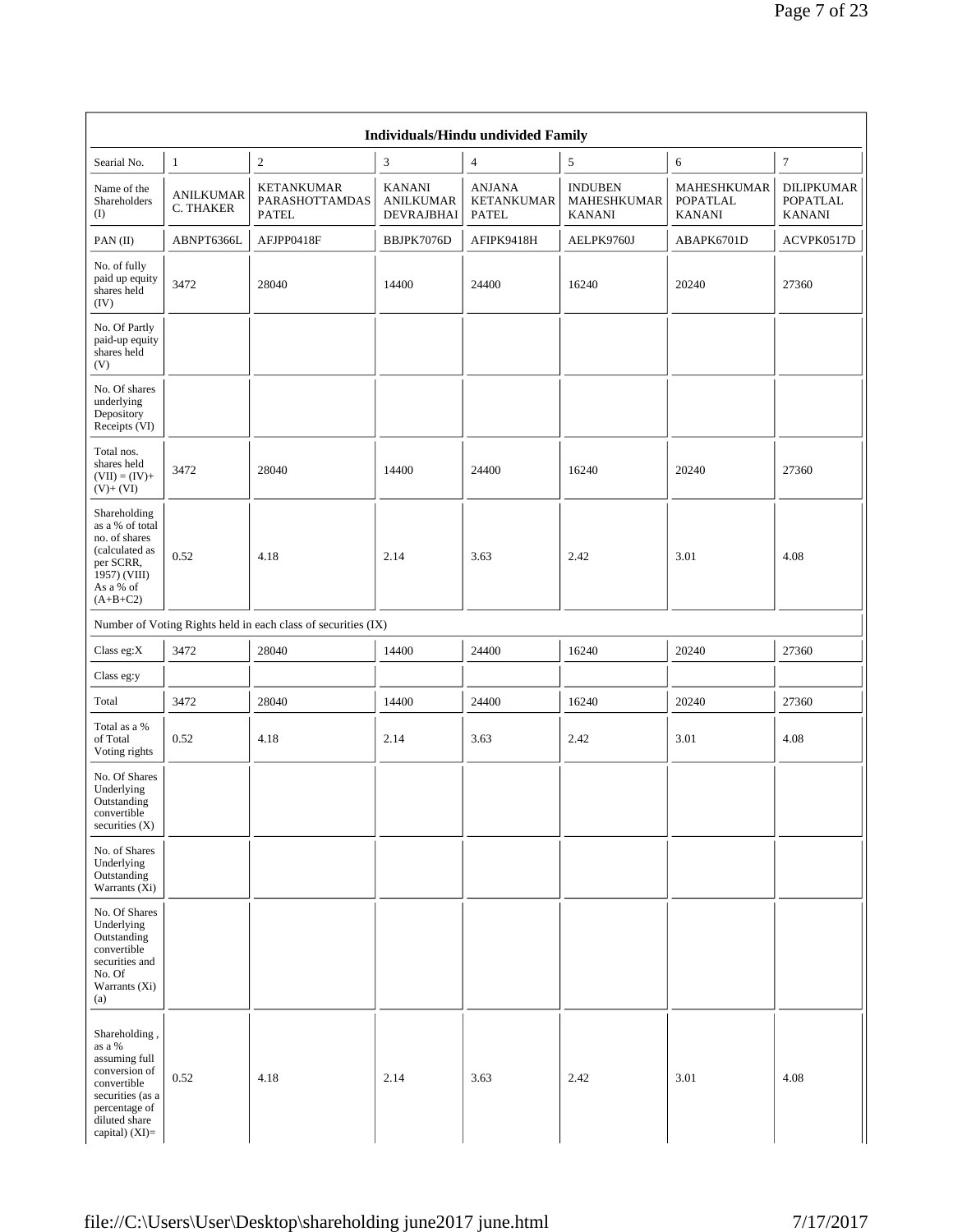| $(VII)+(Xi)(a)$<br>As a % of<br>$(A+B+C2)$                              |                                  |                                                         |       |       |       |       |       |
|-------------------------------------------------------------------------|----------------------------------|---------------------------------------------------------|-------|-------|-------|-------|-------|
|                                                                         | Number of Locked in shares (XII) |                                                         |       |       |       |       |       |
| No. $(a)$                                                               |                                  |                                                         |       |       |       |       |       |
| As a % of<br>total Shares<br>held(b)                                    |                                  |                                                         |       |       |       |       |       |
|                                                                         |                                  | Number of Shares pledged or otherwise encumbered (XIII) |       |       |       |       |       |
| No. $(a)$                                                               |                                  |                                                         |       |       |       |       |       |
| As a % of<br>total Shares<br>held(b)                                    |                                  |                                                         |       |       |       |       |       |
| Number of<br>equity shares<br>held in<br>dematerialized<br>form $(XIV)$ | 3472                             | 28040                                                   | 14400 | 24400 | 16240 | 20240 | 27360 |
|                                                                         | Reason for not providing PAN     |                                                         |       |       |       |       |       |
| Reason for<br>not providing<br>PAN                                      |                                  |                                                         |       |       |       |       |       |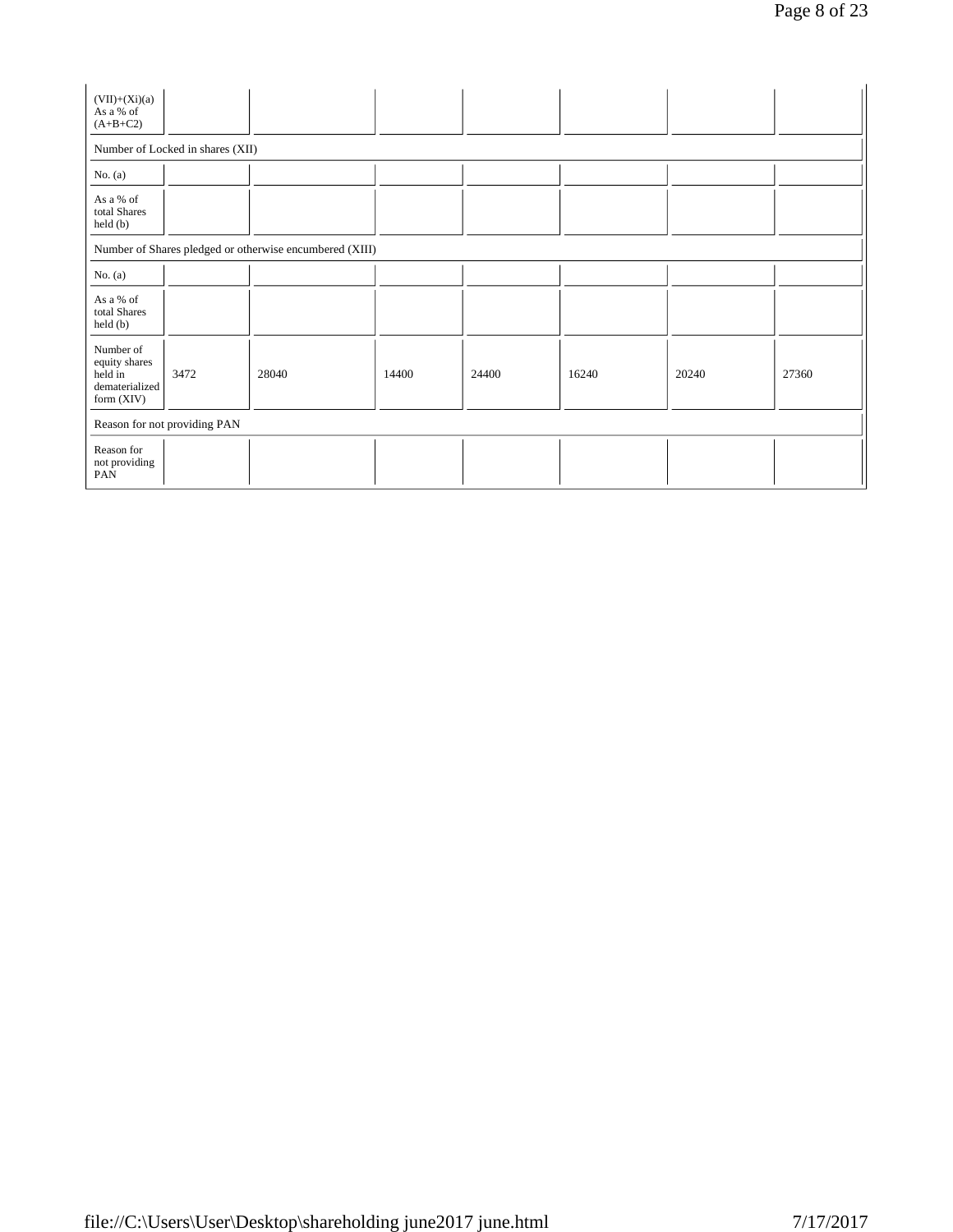|                                                                                                                                                                                            |                                                               |                                       | Individuals/Hindu undivided Family             |                                              |                          |
|--------------------------------------------------------------------------------------------------------------------------------------------------------------------------------------------|---------------------------------------------------------------|---------------------------------------|------------------------------------------------|----------------------------------------------|--------------------------|
| Searial No.                                                                                                                                                                                | 8                                                             | 9                                     | 10                                             | 11                                           |                          |
| Name of the<br>Shareholders (I)                                                                                                                                                            | <b>PALKAN</b><br><b>DILIPBHAI</b><br><b>KANANI</b>            | <b>SAVALIA</b><br><b>VASANTBHAI B</b> | <b>PATEL</b><br>PURUSHOTTAM<br><b>MOHANLAL</b> | <b>MATHURBHAI</b><br><b>MANJIBHAI JOGANI</b> | Click here<br>to go back |
| PAN(II)                                                                                                                                                                                    | AGEPK6394H                                                    | BJQPS0017K                            | AFJPP0355B                                     | ACTPP8463D                                   | Total                    |
| No. of fully paid<br>up equity shares<br>held (IV)                                                                                                                                         | 20400                                                         | 20040                                 | 20400                                          | 16400                                        | 211392                   |
| No. Of Partly paid-<br>up equity shares<br>held (V)                                                                                                                                        |                                                               |                                       |                                                |                                              |                          |
| No. Of shares<br>underlying<br>Depository<br>Receipts (VI)                                                                                                                                 |                                                               |                                       |                                                |                                              |                          |
| Total nos. shares<br>held $(VII) = (IV) +$<br>$(V)+(VI)$                                                                                                                                   | 20400                                                         | 20040                                 | 20400                                          | 16400                                        | 211392                   |
| Shareholding as a<br>% of total no. of<br>shares (calculated<br>as per SCRR,<br>1957) (VIII) As a<br>% of $(A+B+C2)$                                                                       | 3.04                                                          | 2.98                                  | 3.04                                           | 2.44                                         | 31.49                    |
|                                                                                                                                                                                            | Number of Voting Rights held in each class of securities (IX) |                                       |                                                |                                              |                          |
| Class eg: $X$                                                                                                                                                                              | 20400                                                         | 20040                                 | 20400                                          | 16400                                        | 211392                   |
| Class eg:y                                                                                                                                                                                 |                                                               |                                       |                                                |                                              |                          |
| Total                                                                                                                                                                                      | 20400                                                         | 20040                                 | 20400                                          | 16400                                        | 211392                   |
| Total as a % of<br><b>Total Voting rights</b>                                                                                                                                              | 3.04                                                          | 2.98                                  | 3.04                                           | 2.44                                         | 31.49                    |
| No. Of Shares<br>Underlying<br>Outstanding<br>convertible<br>securities $(X)$                                                                                                              |                                                               |                                       |                                                |                                              |                          |
| No. of Shares<br>Underlying<br>Outstanding<br>Warrants (Xi)                                                                                                                                |                                                               |                                       |                                                |                                              |                          |
| No. Of Shares<br>Underlying<br>Outstanding<br>convertible<br>securities and No.<br>Of Warrants $(X_i)$<br>(a)                                                                              |                                                               |                                       |                                                |                                              |                          |
| Shareholding, as a<br>% assuming full<br>conversion of<br>convertible<br>securities (as a<br>percentage of<br>diluted share<br>capital) $(XI)=(VII)$<br>$+(Xi)(a)$ As a % of<br>$(A+B+C2)$ | 3.04                                                          | 2.98                                  | 3.04                                           | 2.44                                         | 31.49                    |
| Number of Locked in shares (XII)                                                                                                                                                           |                                                               |                                       |                                                |                                              |                          |
| No. (a)                                                                                                                                                                                    |                                                               |                                       |                                                |                                              |                          |
| As a % of total                                                                                                                                                                            |                                                               |                                       |                                                |                                              |                          |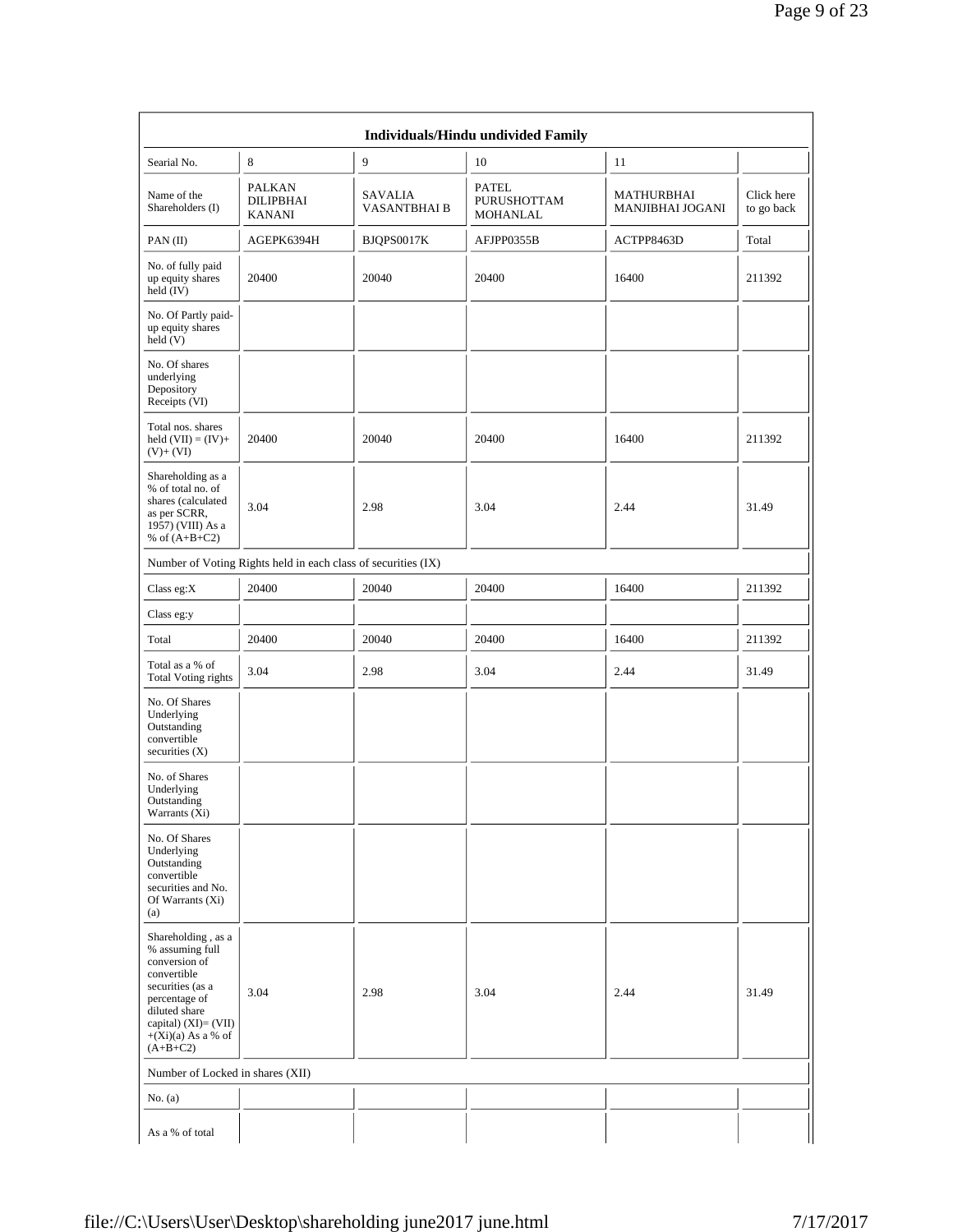| Shares held (b)                                                      |       |       |       |       |        |  |  |  |  |  |  |
|----------------------------------------------------------------------|-------|-------|-------|-------|--------|--|--|--|--|--|--|
| Number of Shares pledged or otherwise encumbered (XIII)              |       |       |       |       |        |  |  |  |  |  |  |
| No. $(a)$                                                            |       |       |       |       |        |  |  |  |  |  |  |
| As a % of total<br>Shares held (b)                                   |       |       |       |       |        |  |  |  |  |  |  |
| Number of equity<br>shares held in<br>dematerialized<br>form $(XIV)$ | 20400 | 20040 | 20400 | 16400 | 211392 |  |  |  |  |  |  |
| Reason for not providing PAN                                         |       |       |       |       |        |  |  |  |  |  |  |
| Reason for not<br>providing PAN                                      |       |       |       |       |        |  |  |  |  |  |  |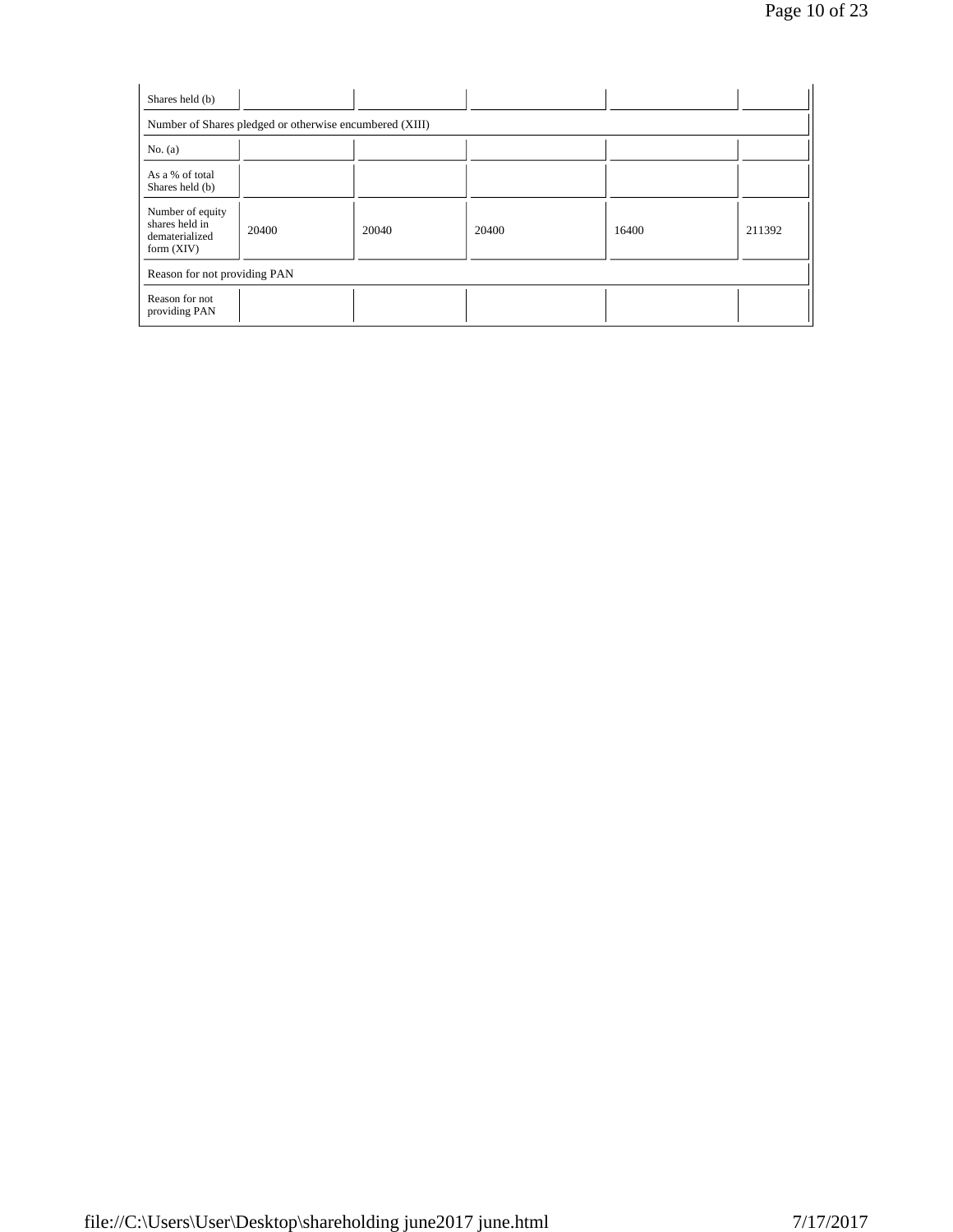|                                                                                                                                                                                          |                          |                |                              |                                |                                 | Individuals - i.Individual shareholders holding nominal share capital up to Rs. 2 lakhs. |                                |
|------------------------------------------------------------------------------------------------------------------------------------------------------------------------------------------|--------------------------|----------------|------------------------------|--------------------------------|---------------------------------|------------------------------------------------------------------------------------------|--------------------------------|
| Searial No.                                                                                                                                                                              | $\mathbf{1}$             | $\sqrt{2}$     | 3                            | $\overline{4}$                 | 5                               | 6                                                                                        | $\boldsymbol{7}$               |
| Name of the<br>Shareholders (I)                                                                                                                                                          | <b>ALPESH R</b><br>PATIL | AMIT J<br>SHAH | <b>BHARAT</b><br><b>ZALA</b> | <b>CHETAN D</b><br><b>DAVE</b> | <b>DINKAR R</b><br><b>PATIL</b> | KAMLESH<br>THAKKAR                                                                       | KANTIMAL<br><b>DEVJANI</b>     |
| PAN (II)                                                                                                                                                                                 |                          |                |                              |                                |                                 |                                                                                          |                                |
| No. of fully paid<br>up equity shares<br>held (IV)                                                                                                                                       | 15368                    | 13216          | 12608                        | 13824                          | 15000                           | 16000                                                                                    | 14776                          |
| No. Of Partly paid-<br>up equity shares<br>$\text{held}(V)$                                                                                                                              |                          |                |                              |                                |                                 |                                                                                          |                                |
| No. Of shares<br>underlying<br>Depository<br>Receipts (VI)                                                                                                                               |                          |                |                              |                                |                                 |                                                                                          |                                |
| Total nos. shares<br>held $(VII) = (IV) +$<br>$(V)+(VI)$                                                                                                                                 | 15368                    | 13216          | 12608                        | 13824                          | 15000                           | 16000                                                                                    | 14776                          |
| Shareholding as a<br>% of total no. of<br>shares (calculated<br>as per SCRR,<br>1957) (VIII) As a<br>% of $(A+B+C2)$                                                                     | 2.29                     | 1.97           | 1.88                         | 2.06                           | 2.23                            | 2.38                                                                                     | 2.2                            |
| Number of Voting Rights held in each class of securities (IX)                                                                                                                            |                          |                |                              |                                |                                 |                                                                                          |                                |
| Class eg: X                                                                                                                                                                              | 15368                    | 13216          | 12608                        | 13824                          | 15000                           | 16000                                                                                    | 14776                          |
| Class eg:y                                                                                                                                                                               |                          |                |                              |                                |                                 |                                                                                          |                                |
| Total                                                                                                                                                                                    | 15368                    | 13216          | 12608                        | 13824                          | 15000                           | 16000                                                                                    | 14776                          |
| Total as a % of<br><b>Total Voting rights</b>                                                                                                                                            | 2.29                     | 1.97           | 1.88                         | 2.06                           | 2.23                            | 2.38                                                                                     | 2.2                            |
| No. Of Shares<br>Underlying<br>Outstanding<br>convertible<br>securities $(X)$                                                                                                            |                          |                |                              |                                |                                 |                                                                                          |                                |
| No. of Shares<br>Underlying<br>Outstanding<br>Warrants (Xi)                                                                                                                              |                          |                |                              |                                |                                 |                                                                                          |                                |
| No. Of Shares<br>Underlying<br>Outstanding<br>convertible<br>securities and No.<br>Of Warrants (Xi)<br>(a)                                                                               |                          |                |                              |                                |                                 |                                                                                          |                                |
| Shareholding, as a<br>% assuming full<br>conversion of<br>convertible<br>securities (as a<br>percentage of<br>diluted share<br>capital) $(XI) = (VII)$<br>$+(X)$ As a % of<br>$(A+B+C2)$ | 2.29                     | 1.97           | 1.88                         | 2.06                           | 2.23                            | 2.38                                                                                     | 2.2                            |
| Number of Locked in shares (XII)                                                                                                                                                         |                          |                |                              |                                |                                 |                                                                                          |                                |
| No. $(a)$                                                                                                                                                                                |                          |                |                              |                                |                                 |                                                                                          |                                |
| As a % of total<br>Shares held (b)                                                                                                                                                       |                          |                |                              |                                |                                 |                                                                                          |                                |
|                                                                                                                                                                                          | $\mathbf{I}$             | $\mathbf{I}$   | $\mathbf{I}$                 | $\mathbf{I}$                   | $\mathbf{I}$                    | $\mathbf{I}$                                                                             | $\mathbf{I}$<br>$\blacksquare$ |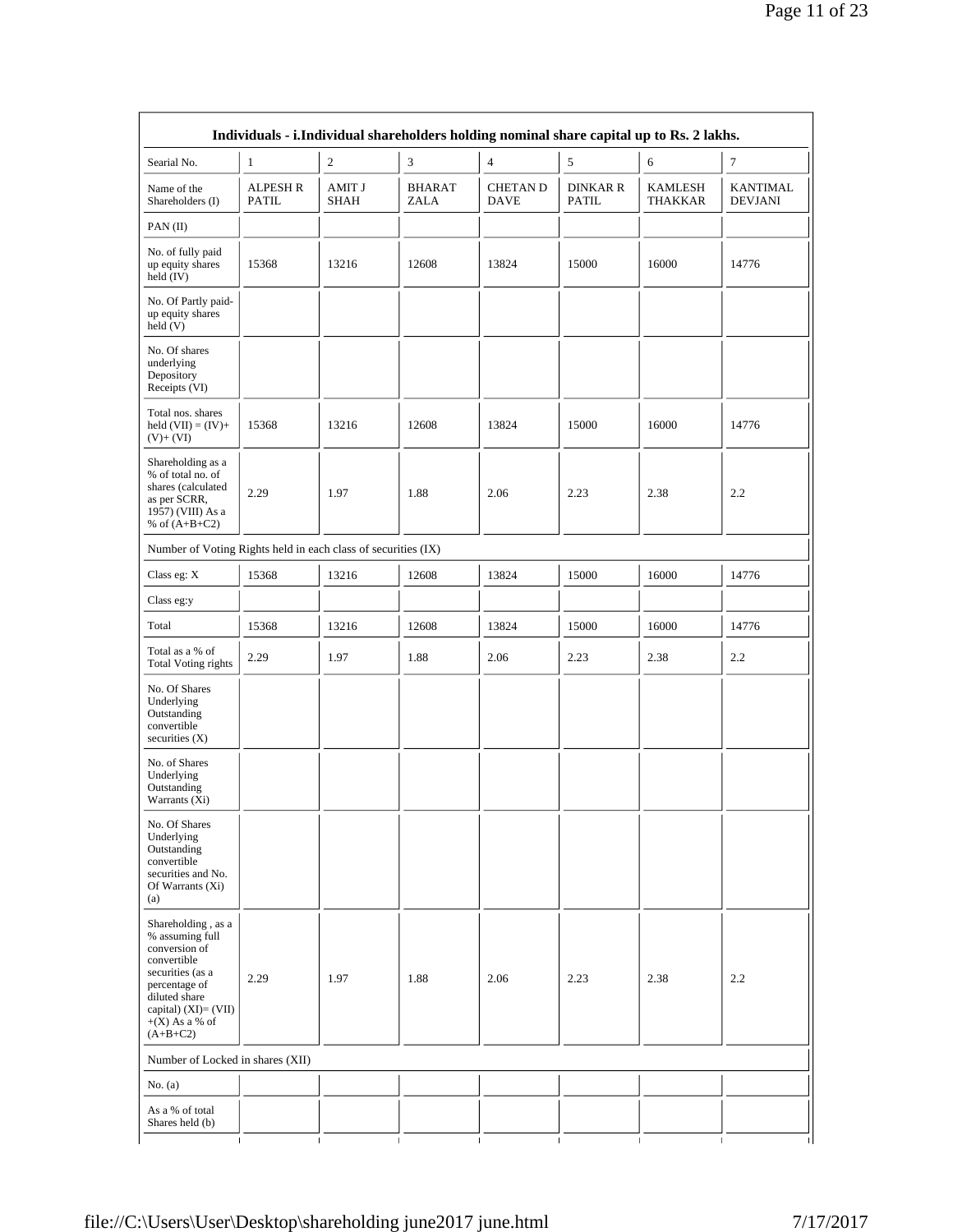| Number of equity<br>shares held in<br>dematerialized<br>form $(XIV)$ | $\overline{0}$                | $\Omega$                      | $\mathbf{0}$                  | $\Omega$                      | $\Omega$                      | $\Omega$                      | $\Omega$                     |  |  |  |
|----------------------------------------------------------------------|-------------------------------|-------------------------------|-------------------------------|-------------------------------|-------------------------------|-------------------------------|------------------------------|--|--|--|
|                                                                      | Reason for not providing PAN  |                               |                               |                               |                               |                               |                              |  |  |  |
| Reason for not<br>providing PAN                                      | Textual<br>Information<br>(1) | Textual<br>Information<br>(2) | Textual<br>Information<br>(3) | Textual<br>Information<br>(4) | Textual<br>Information<br>(5) | Textual<br>Information<br>(6) | Textual<br>Information $(7)$ |  |  |  |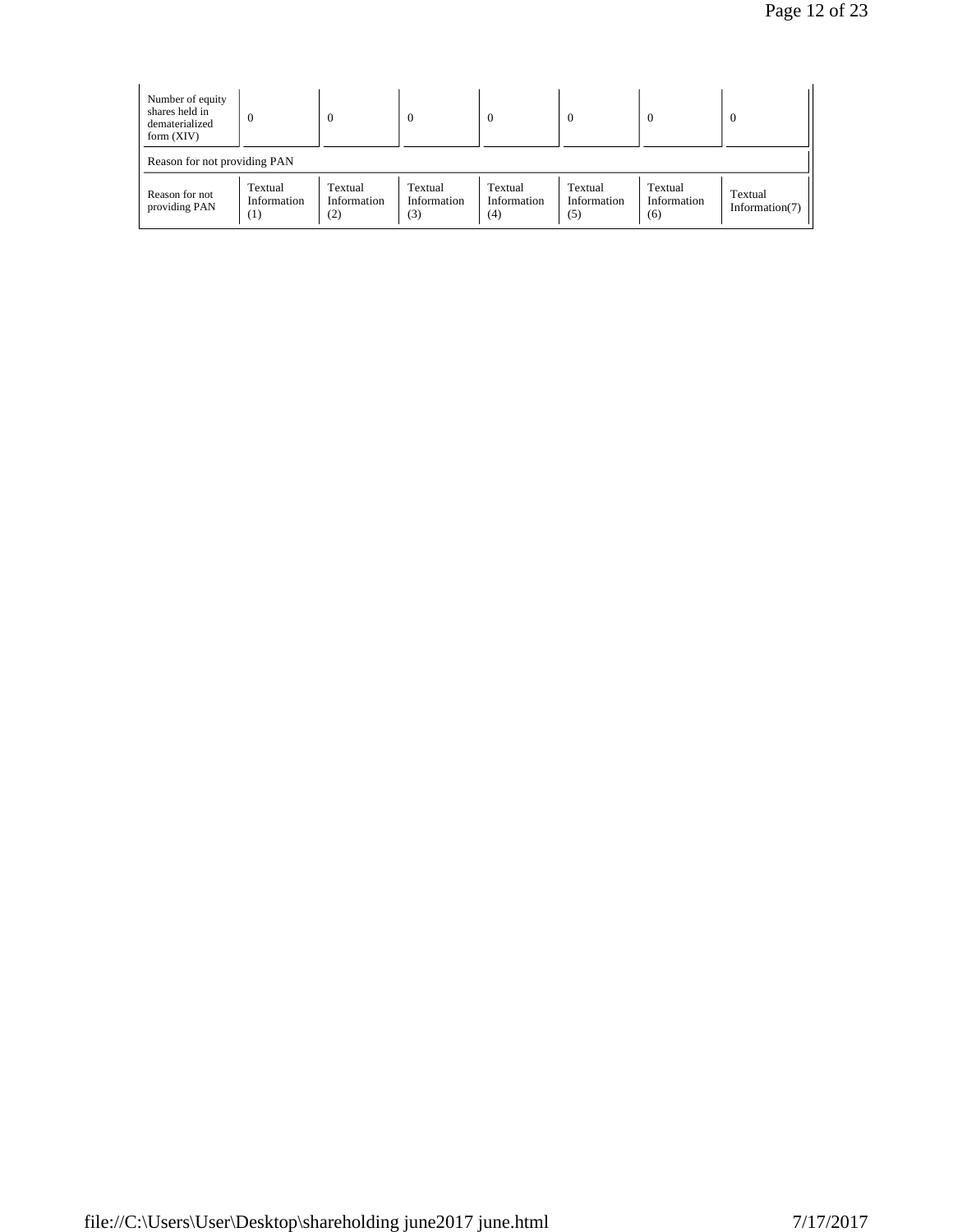|                                                                                                                                                                                          | Individuals - i.Individual shareholders holding nominal share capital up to Rs. 2 lakhs. |                    |                                        |                           |                |                         |                        |
|------------------------------------------------------------------------------------------------------------------------------------------------------------------------------------------|------------------------------------------------------------------------------------------|--------------------|----------------------------------------|---------------------------|----------------|-------------------------|------------------------|
| Searial No.                                                                                                                                                                              | 8                                                                                        | 9                  | 10                                     | 11                        | 12             | 13                      | 14                     |
| Name of the<br>Shareholders (I)                                                                                                                                                          | <b>KETAN</b><br><b>BHANDARKAR</b>                                                        | MADANLAL<br>PARIKH | <b>MOTUMAL</b><br>T<br><b>THANDANI</b> | <b>MUKESH</b><br>V. PATEL | NILESH<br>SHAH | <b>PANKAJ</b><br>SHARMA | <b>PARESHP</b><br>SHAH |
| PAN(II)                                                                                                                                                                                  |                                                                                          |                    |                                        |                           |                |                         |                        |
| No. of fully paid<br>up equity shares<br>held $(IV)$                                                                                                                                     | 13864                                                                                    | 11208              | 16800                                  | 15976                     | 13856          | 18584                   | 16800                  |
| No. Of Partly paid-<br>up equity shares<br>$\text{held}(V)$                                                                                                                              |                                                                                          |                    |                                        |                           |                |                         |                        |
| No. Of shares<br>underlying<br>Depository<br>Receipts (VI)                                                                                                                               |                                                                                          |                    |                                        |                           |                |                         |                        |
| Total nos. shares<br>held $(VII) = (IV) +$<br>$(V)+(VI)$                                                                                                                                 | 13864                                                                                    | 11208              | 16800                                  | 15976                     | 13856          | 18584                   | 16800                  |
| Shareholding as a<br>% of total no. of<br>shares (calculated<br>as per SCRR,<br>1957) (VIII) As a<br>% of $(A+B+C2)$                                                                     | 2.06                                                                                     | 1.67               | 2.5                                    | 2.38                      | 2.06           | 2.77                    | 2.5                    |
|                                                                                                                                                                                          | Number of Voting Rights held in each class of securities (IX)                            |                    |                                        |                           |                |                         |                        |
| Class eg: $X$                                                                                                                                                                            | 13864                                                                                    | 11208              | 16800                                  | 15976                     | 13856          | 18584                   | 16800                  |
| Class eg:y                                                                                                                                                                               |                                                                                          |                    |                                        |                           |                |                         |                        |
| Total                                                                                                                                                                                    | 13864                                                                                    | 11208              | 16800                                  | 15976                     | 13856          | 18584                   | 16800                  |
| Total as a % of<br><b>Total Voting rights</b>                                                                                                                                            | 2.06                                                                                     | 1.67               | 2.5                                    | 2.38                      | 2.06           | 2.77                    | 2.5                    |
| No. Of Shares<br>Underlying<br>Outstanding<br>convertible<br>securities $(X)$                                                                                                            |                                                                                          |                    |                                        |                           |                |                         |                        |
| No. of Shares<br>Underlying<br>Outstanding<br>Warrants (Xi)                                                                                                                              |                                                                                          |                    |                                        |                           |                |                         |                        |
| No. Of Shares<br>Underlying<br>Outstanding<br>convertible<br>securities and No.<br>Of Warrants (Xi)<br>(a)                                                                               |                                                                                          |                    |                                        |                           |                |                         |                        |
| Shareholding, as a<br>% assuming full<br>conversion of<br>convertible<br>securities (as a<br>percentage of<br>diluted share<br>capital) $(XI) = (VII)$<br>$+(X)$ As a % of<br>$(A+B+C2)$ | 2.06                                                                                     | 1.67               | 2.5                                    | 2.38                      | 2.06           | 2.77                    | 2.5                    |
| Number of Locked in shares (XII)                                                                                                                                                         |                                                                                          |                    |                                        |                           |                |                         |                        |
| No. $(a)$                                                                                                                                                                                |                                                                                          |                    |                                        |                           |                |                         |                        |
| As a % of total                                                                                                                                                                          |                                                                                          |                    |                                        |                           |                |                         |                        |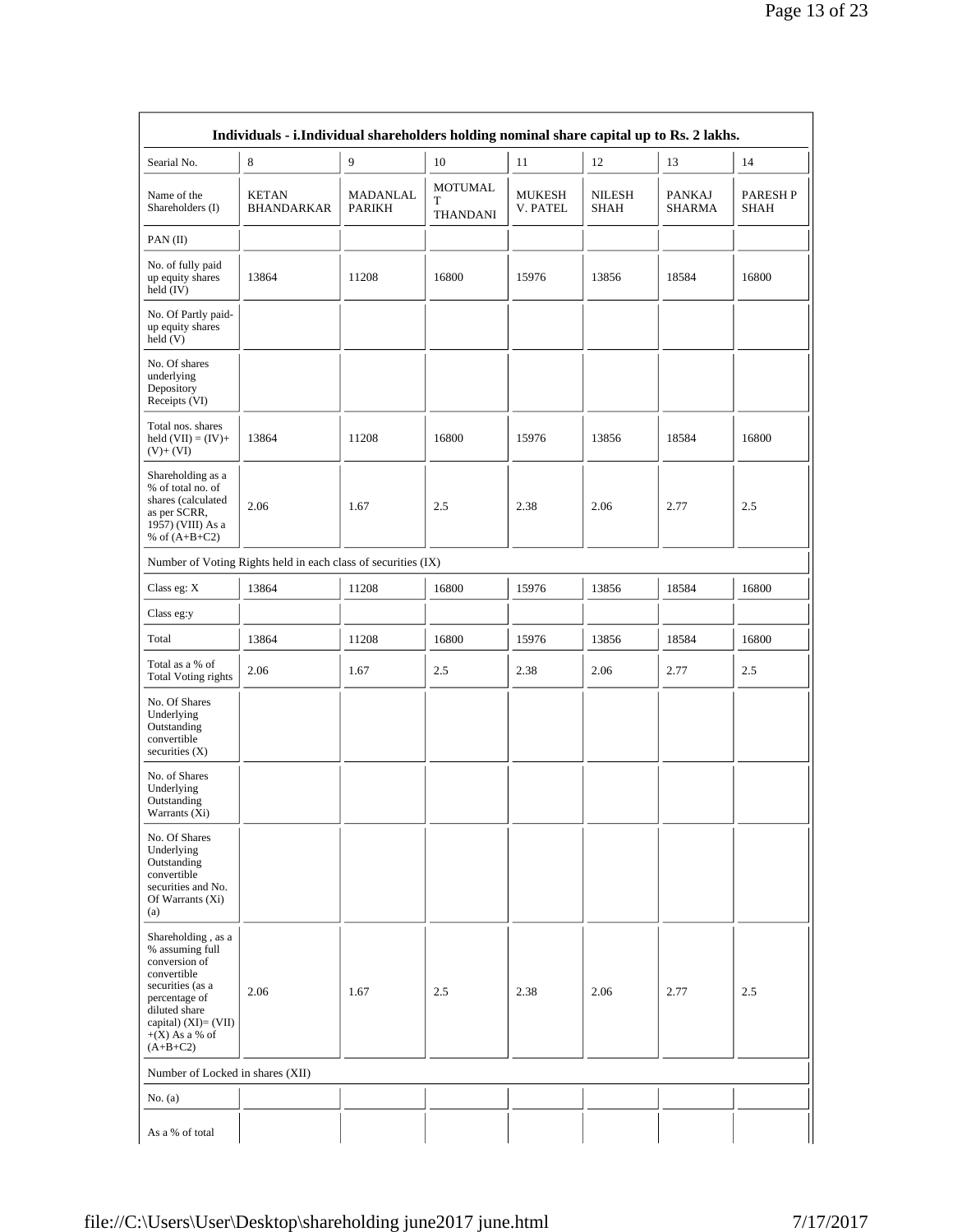| Shares held (b)                                                      |                              |                           |                                |                                |                                |                                |                                |
|----------------------------------------------------------------------|------------------------------|---------------------------|--------------------------------|--------------------------------|--------------------------------|--------------------------------|--------------------------------|
| Number of equity<br>shares held in<br>dematerialized<br>form $(XIV)$ | $\theta$                     | $\Omega$                  | $\Omega$                       | $\mathbf{0}$                   | $\Omega$                       | $\Omega$                       | $\Omega$                       |
| Reason for not providing PAN                                         |                              |                           |                                |                                |                                |                                |                                |
| Reason for not<br>providing PAN                                      | Textual<br>Information $(8)$ | Textual<br>Information(9) | Textual<br>Information<br>(10) | Textual<br>Information<br>(11) | Textual<br>Information<br>(12) | Textual<br>Information<br>(13) | Textual<br>Information<br>(14) |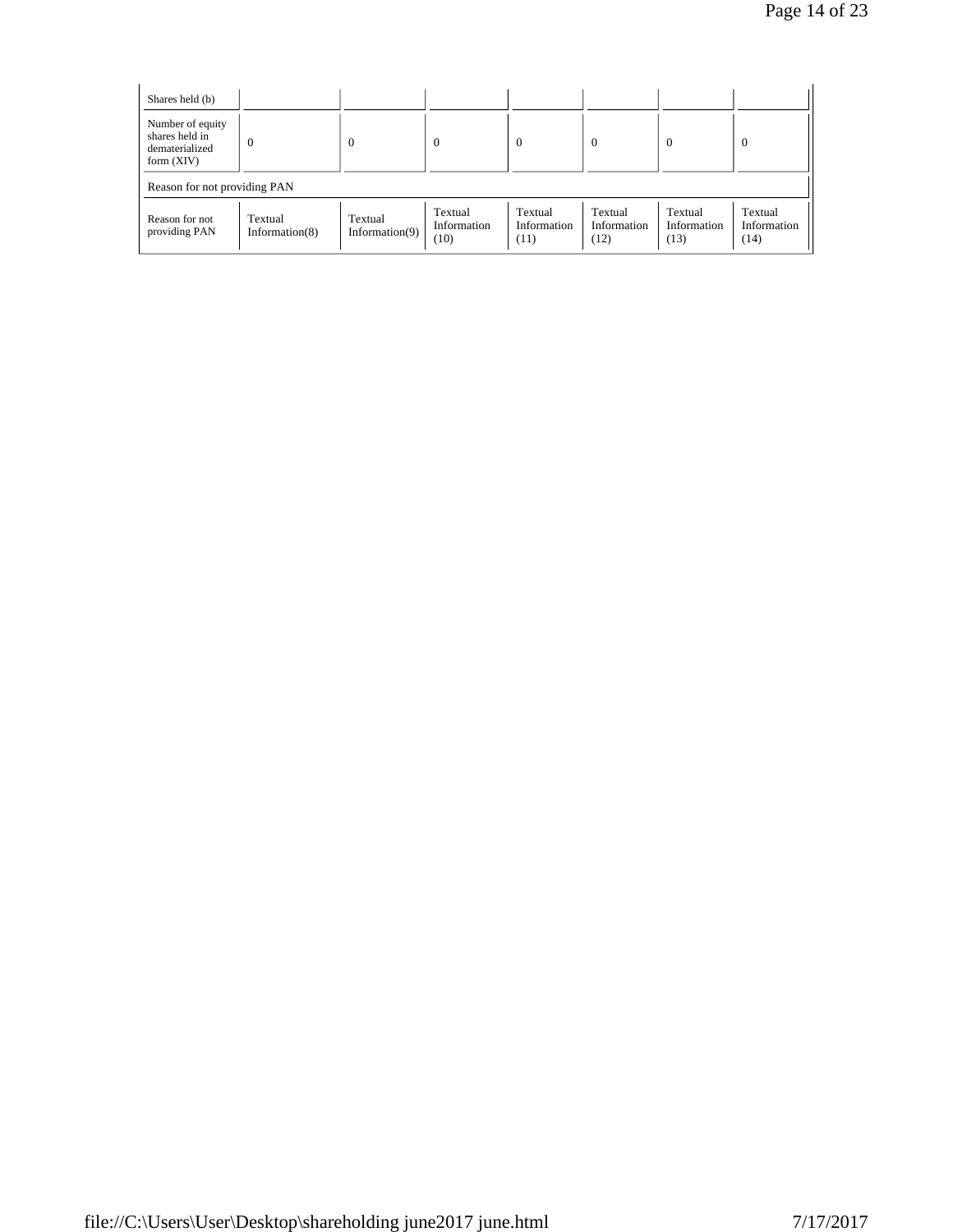| Individuals - i.Individual shareholders holding nominal share capital up to Rs. 2 lakhs.                                                                                               |                         |                               |                                     |                         |                              |                                     |                          |
|----------------------------------------------------------------------------------------------------------------------------------------------------------------------------------------|-------------------------|-------------------------------|-------------------------------------|-------------------------|------------------------------|-------------------------------------|--------------------------|
| Searial No.                                                                                                                                                                            | 15                      | 16                            | 17                                  | 18                      | 19                           | 20                                  | 21                       |
| Name of the<br>Shareholders (I)                                                                                                                                                        | PARTH<br><b>PATEKAR</b> | <b>PRVIN</b><br><b>RATHOD</b> | <b>PUROHIT</b><br><b>INVESTMENT</b> | RAKESH<br><b>PATHAK</b> | <b>RAVINDRA</b><br>P JAIN    | <b>SAMIR J</b><br><b>BRAHMBHATT</b> | VASANT<br><b>KOTHARI</b> |
| PAN (II)                                                                                                                                                                               |                         |                               |                                     |                         |                              |                                     |                          |
| No. of fully paid<br>up equity shares<br>held (IV)                                                                                                                                     | 15496                   | 15344                         | 12112                               | 16000                   | 15216                        | 15992                               | 15992                    |
| No. Of Partly paid-<br>up equity shares<br>$\text{held}(\text{V})$                                                                                                                     |                         |                               |                                     |                         |                              |                                     |                          |
| No. Of shares<br>underlying<br>Depository<br>Receipts (VI)                                                                                                                             |                         |                               |                                     |                         |                              |                                     |                          |
| Total nos. shares<br>held $(VII) = (IV) +$<br>$(V)+(VI)$                                                                                                                               | 15496                   | 15344                         | 12112                               | 16000                   | 15216                        | 15992                               | 15992                    |
| Shareholding as a<br>% of total no. of<br>shares (calculated<br>as per SCRR,<br>1957) (VIII) As a<br>% of $(A+B+C2)$                                                                   | 2.31                    | 2.29                          | 1.8                                 | 2.38                    | 2.27                         | 2.38                                | 2.38                     |
| Number of Voting Rights held in each class of securities (IX)                                                                                                                          |                         |                               |                                     |                         |                              |                                     |                          |
| Class eg: $X$                                                                                                                                                                          | 15496                   | 15344                         | 12112                               | 16000                   | 15216                        | 15992                               | 15992                    |
| Class eg:y                                                                                                                                                                             |                         |                               |                                     |                         |                              |                                     |                          |
| Total                                                                                                                                                                                  | 15496                   | 15344                         | 12112                               | 16000                   | 15216                        | 15992                               | 15992                    |
| Total as a % of<br><b>Total Voting rights</b>                                                                                                                                          | 2.31                    | 2.29                          | 1.8                                 | 2.38                    | 2.27                         | 2.38                                | 2.38                     |
| No. Of Shares<br>Underlying<br>Outstanding<br>convertible<br>securities $(X)$                                                                                                          |                         |                               |                                     |                         |                              |                                     |                          |
| No. of Shares<br>Underlying<br>Outstanding<br>Warrants (Xi)                                                                                                                            |                         |                               |                                     |                         |                              |                                     |                          |
| No. Of Shares<br>Underlying<br>Outstanding<br>convertible<br>securities and No.<br>Of Warrants (Xi)<br>(a)                                                                             |                         |                               |                                     |                         |                              |                                     |                          |
| Shareholding, as a<br>% assuming full<br>conversion of<br>convertible<br>securities (as a<br>percentage of<br>diluted share<br>capital) $(XI)=(VII)$<br>$+(X)$ As a % of<br>$(A+B+C2)$ | 2.31                    | 2.29                          | 1.8                                 | 2.38                    | 2.27                         | 2.38                                | 2.38                     |
| Number of Locked in shares (XII)                                                                                                                                                       |                         |                               |                                     |                         |                              |                                     |                          |
| No. (a)                                                                                                                                                                                |                         |                               |                                     |                         |                              |                                     |                          |
| As a % of total<br>Shares held (b)                                                                                                                                                     |                         |                               |                                     |                         |                              |                                     |                          |
|                                                                                                                                                                                        | $\mathbf{I}$            |                               |                                     | $\mathbf{I}$            | $\mathbf{I}$<br>$\mathbf{I}$ |                                     |                          |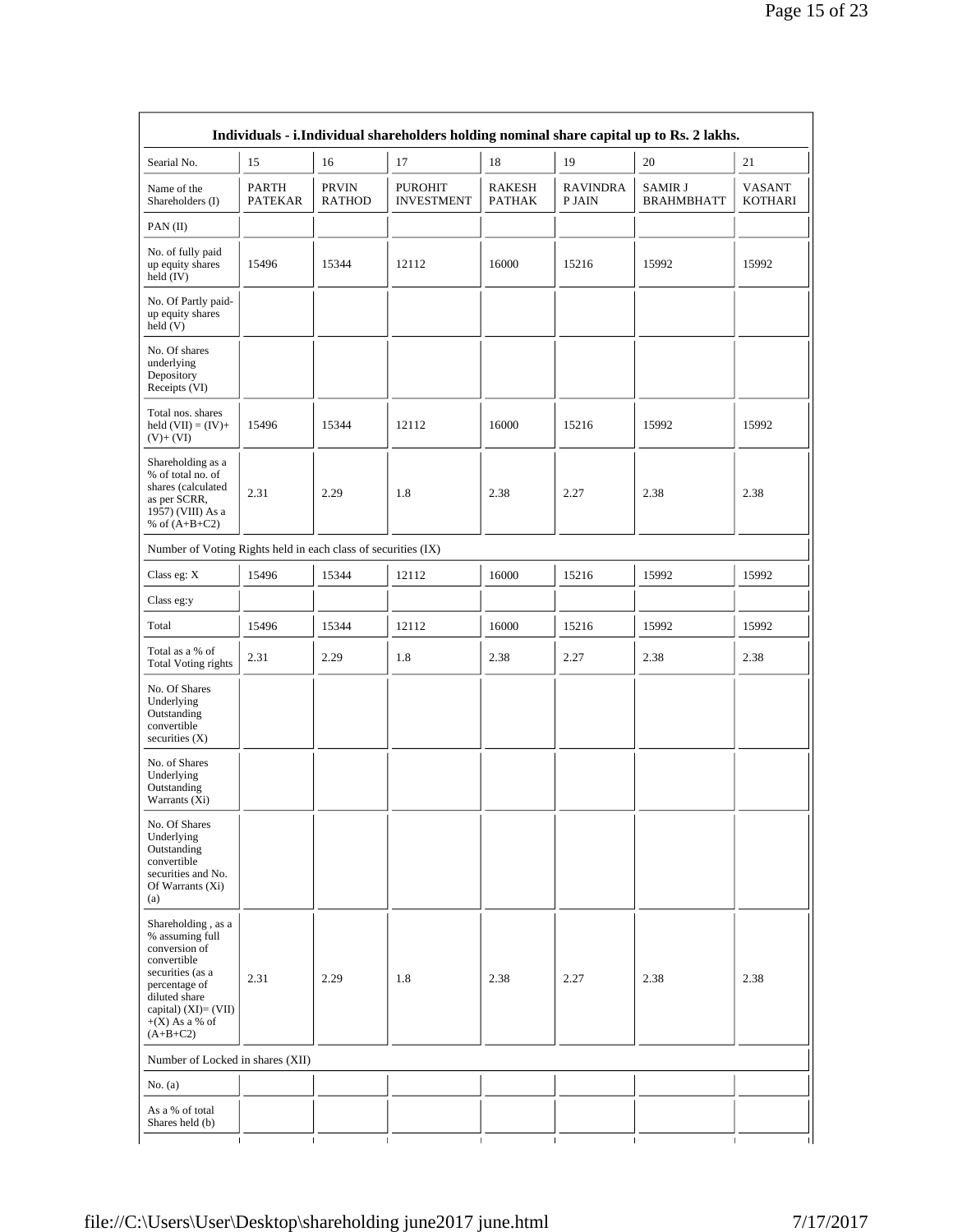Page 16 of 23

| Number of equity<br>shares held in<br>dematerialized<br>form $(XIV)$ | $\bf{0}$                       | $\boldsymbol{0}$               | $\overline{0}$                |                                | $\bf{0}$                       | $\boldsymbol{0}$              | $\theta$                       |
|----------------------------------------------------------------------|--------------------------------|--------------------------------|-------------------------------|--------------------------------|--------------------------------|-------------------------------|--------------------------------|
| Reason for not providing PAN                                         |                                |                                |                               |                                |                                |                               |                                |
| Reason for not<br>providing PAN                                      | Textual<br>Information<br>(15) | Textual<br>Information<br>(16) | Textual<br>Information $(17)$ | Textual<br>Information<br>(18) | Textual<br>Information<br>(19) | Textual<br>Information $(20)$ | Textual<br>Information<br>(21) |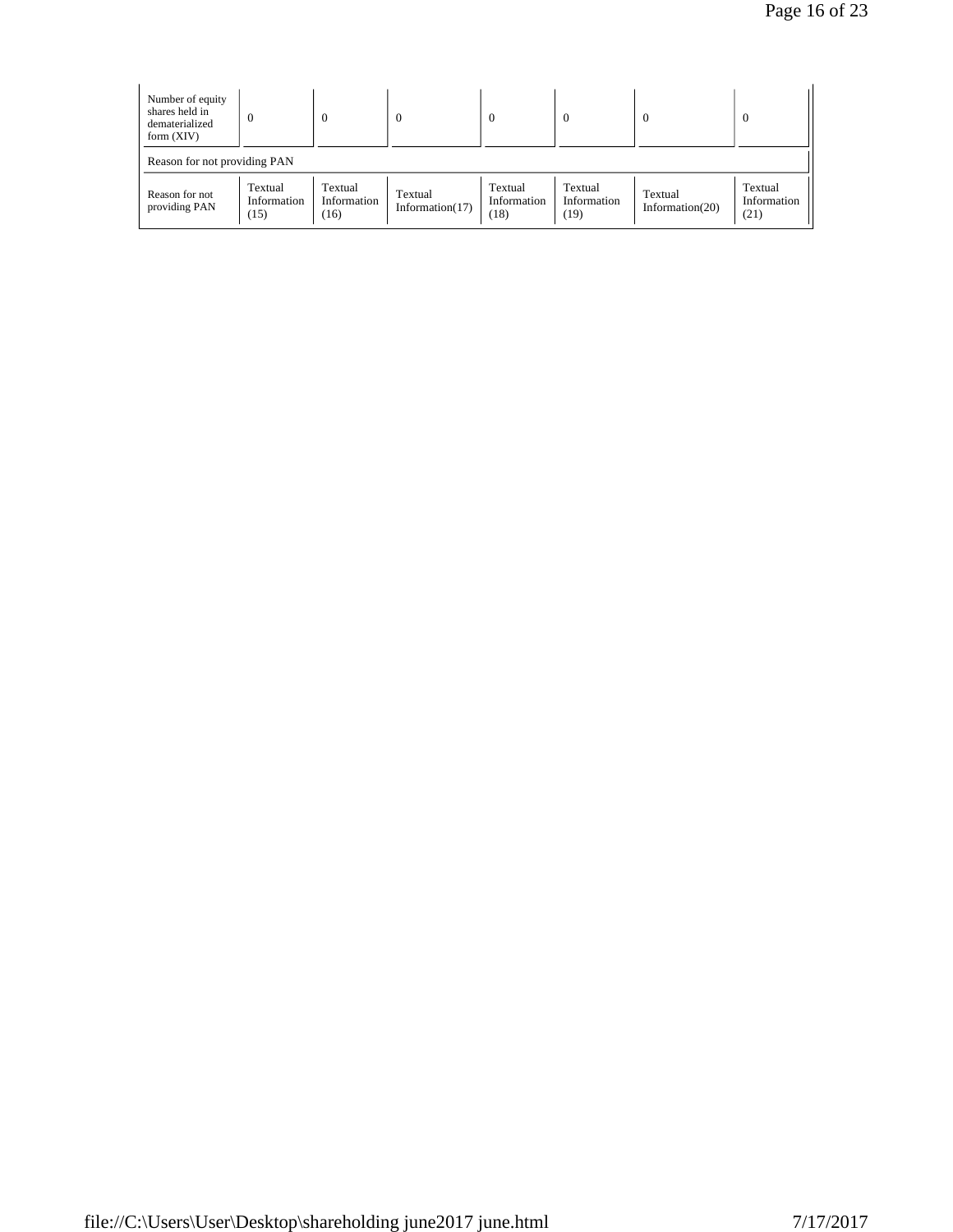|                                                                                                                                                                                       | Individuals - i.Individual shareholders holding nominal share capital up to Rs. 2 lakhs. |
|---------------------------------------------------------------------------------------------------------------------------------------------------------------------------------------|------------------------------------------------------------------------------------------|
| Searial No.                                                                                                                                                                           |                                                                                          |
| Name of the<br>Shareholders (I)                                                                                                                                                       | Click here to go back                                                                    |
| PAN $(II)$                                                                                                                                                                            | Total                                                                                    |
| No. of fully paid<br>up equity shares<br>held $(IV)$                                                                                                                                  | 314032                                                                                   |
| No. Of Partly paid-<br>up equity shares<br>$\text{held}(V)$                                                                                                                           |                                                                                          |
| No. Of shares<br>underlying<br>Depository<br>Receipts (VI)                                                                                                                            |                                                                                          |
| Total nos. shares<br>held $(VII) = (IV) +$<br>$(V)$ + $(VI)$                                                                                                                          | 314032                                                                                   |
| Shareholding as a<br>% of total no. of<br>shares (calculated<br>as per SCRR,<br>1957) (VIII) As a<br>% of $(A+B+C2)$                                                                  | 46.77                                                                                    |
| Number of Voting Rights held in each class of securities (IX)                                                                                                                         |                                                                                          |
| Class eg: X                                                                                                                                                                           | 314032                                                                                   |
| Class eg:y                                                                                                                                                                            |                                                                                          |
| Total                                                                                                                                                                                 | 314032                                                                                   |
| Total as a % of<br><b>Total Voting rights</b>                                                                                                                                         | 46.77                                                                                    |
| No. Of Shares<br>Underlying<br>Outstanding<br>convertible<br>securities $(X)$                                                                                                         |                                                                                          |
| No. of Shares<br>Underlying<br>Outstanding<br>Warrants (Xi)                                                                                                                           |                                                                                          |
| No. Of Shares<br>Underlying<br>Outstanding<br>convertible<br>securities and No.<br>Of Warrants (Xi)<br>(a)                                                                            |                                                                                          |
| Shareholding, as a<br>% assuming full<br>conversion of<br>convertible<br>securities (as a<br>percentage of<br>diluted share<br>capital) (XI)= (VII)<br>$+(X)$ As a % of<br>$(A+B+C2)$ | 46.77                                                                                    |
| Number of Locked in shares (XII)                                                                                                                                                      |                                                                                          |
| No. (a)                                                                                                                                                                               |                                                                                          |
| As a % of total<br>Shares held (b)                                                                                                                                                    |                                                                                          |
| T                                                                                                                                                                                     |                                                                                          |

٦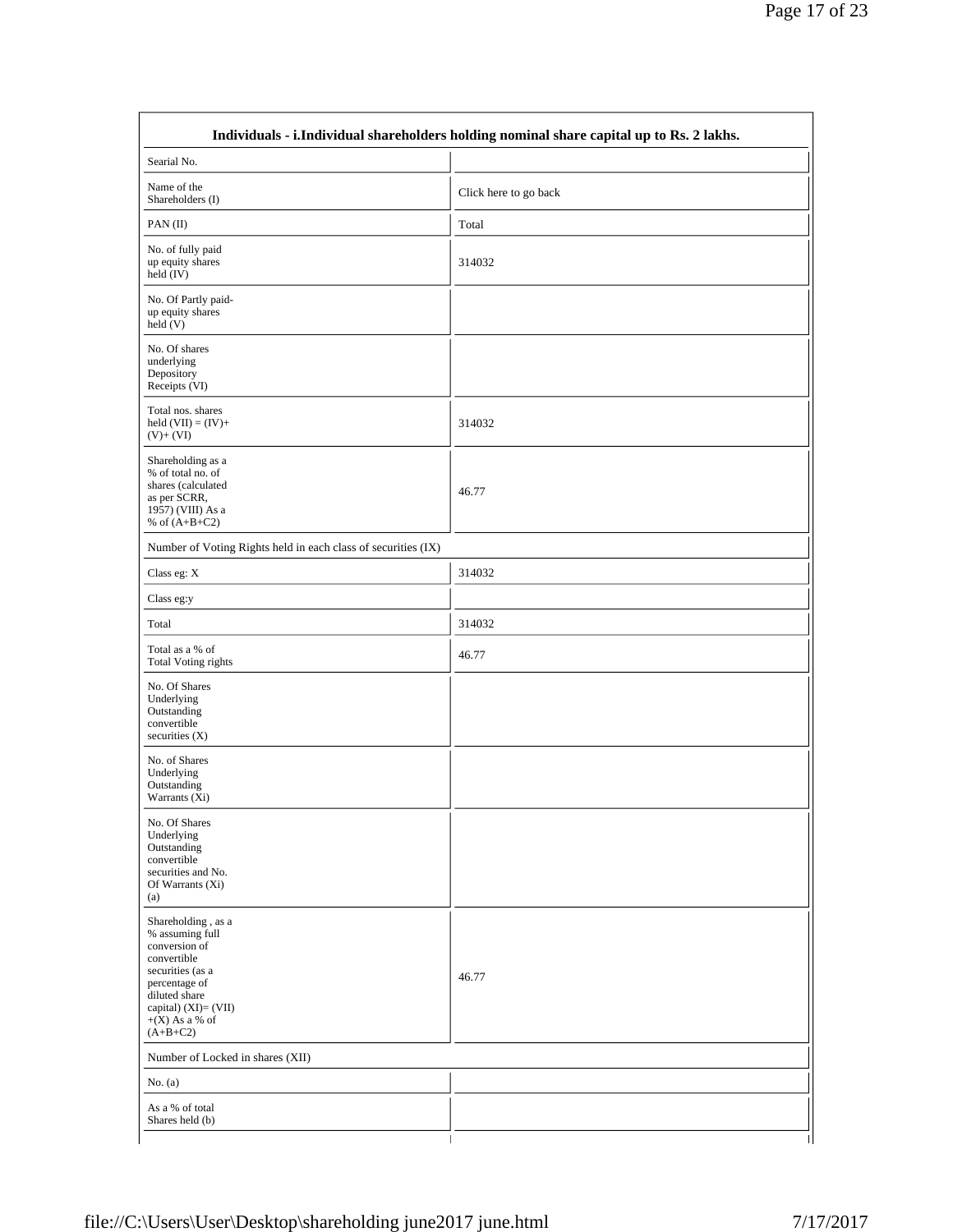| Number of equity<br>shares held in<br>dematerialized<br>form $(XIV)$ |  |
|----------------------------------------------------------------------|--|
| Reason for not providing PAN                                         |  |
| Reason for not<br>providing PAN                                      |  |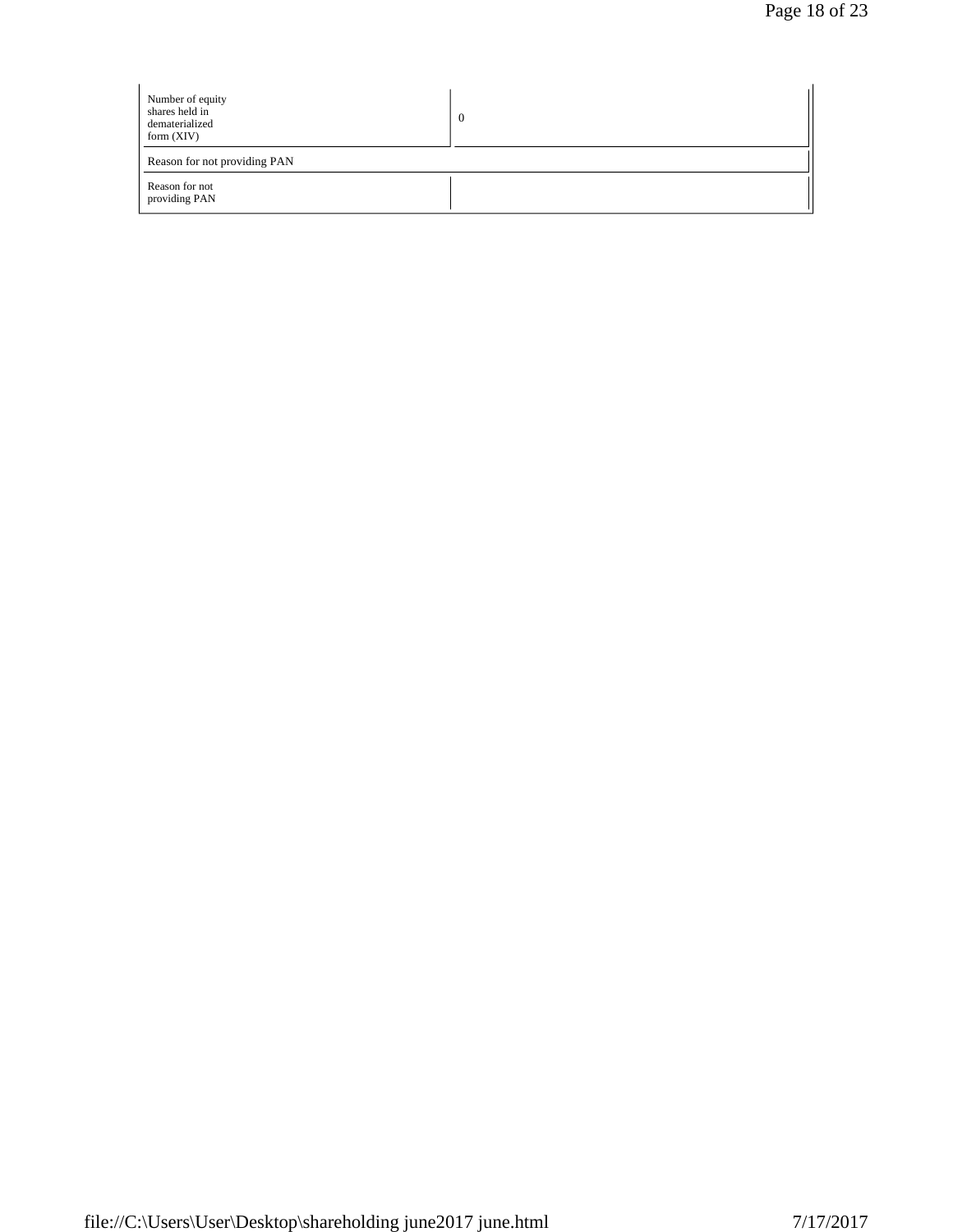|                         | <b>Text Block</b>    |
|-------------------------|----------------------|
| Textual Information(1)  | <b>NOT AVAILABLE</b> |
| Textual Information(2)  | <b>NOT AVAILABLE</b> |
| Textual Information(3)  | <b>NOT AVAILABLE</b> |
| Textual Information(4)  | <b>NOT AVAILABLE</b> |
| Textual Information(5)  | <b>NOT AVAILABLE</b> |
| Textual Information(6)  | <b>NOT AVAILABLE</b> |
| Textual Information(7)  | <b>NOT AVAILABLE</b> |
| Textual Information(8)  | <b>NOT AVAILABLE</b> |
| Textual Information(9)  | <b>NOT AVAILABLE</b> |
| Textual Information(10) | <b>NOT AVAILABLE</b> |
| Textual Information(11) | <b>NOT AVAILABLE</b> |
| Textual Information(12) | <b>NOT AVAILABLE</b> |
| Textual Information(13) | <b>NOT AVAILABLE</b> |
| Textual Information(14) | <b>NOT AVAILABLE</b> |
| Textual Information(15) | <b>NOT AVAILABLE</b> |
| Textual Information(16) | <b>NOT AVAILABLE</b> |
| Textual Information(17) | <b>NOT AVAILABLE</b> |
| Textual Information(18) | <b>NOT AVAILABLE</b> |
| Textual Information(19) | <b>NOT AVAILABLE</b> |
| Textual Information(20) | <b>NOT AVAILABLE</b> |
| Textual Information(21) | <b>NOT AVAILABLE</b> |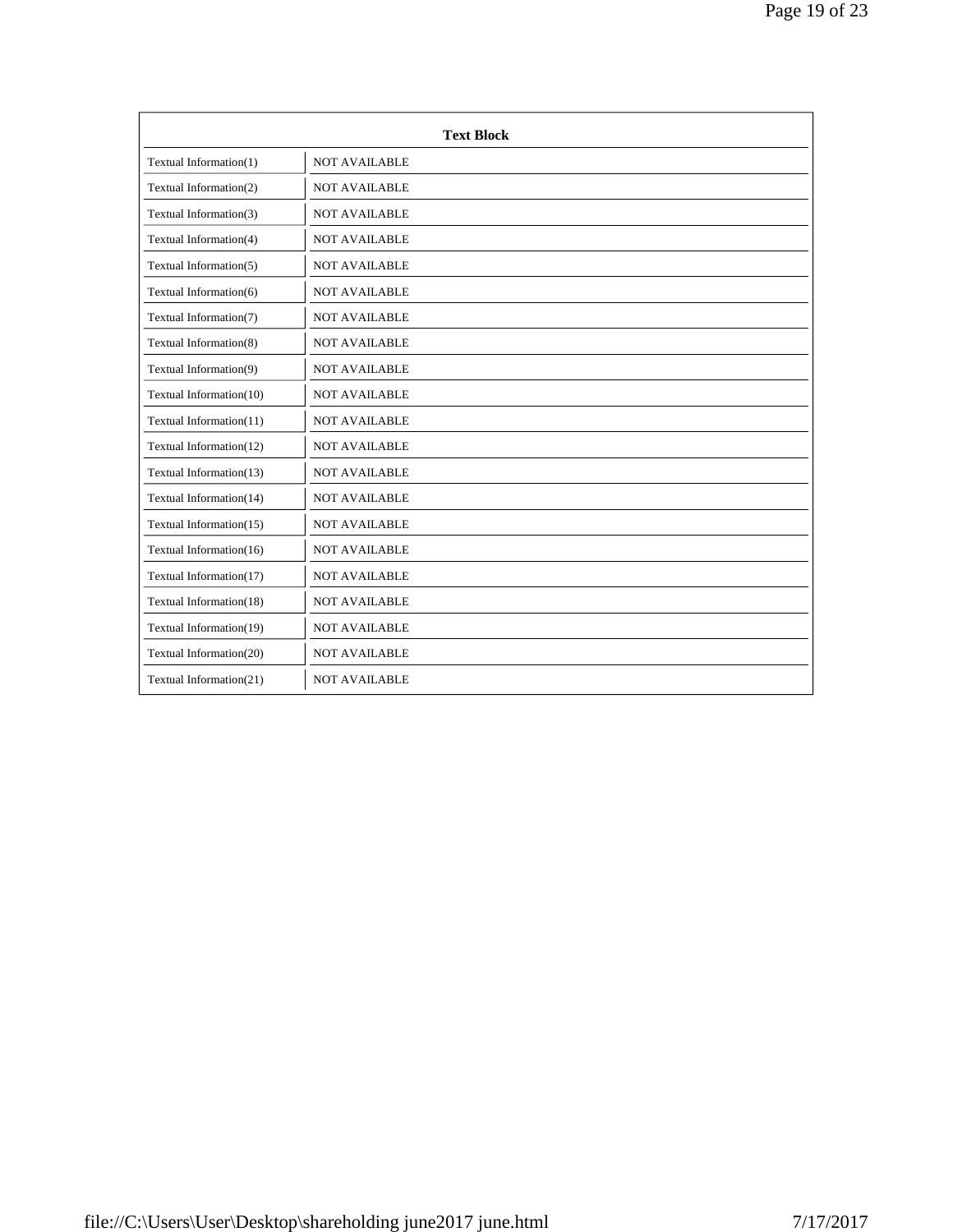|                                                                                                                             |                  |                     |                            | Any Other (specify)                       |                                           |                          |
|-----------------------------------------------------------------------------------------------------------------------------|------------------|---------------------|----------------------------|-------------------------------------------|-------------------------------------------|--------------------------|
| Searial No.                                                                                                                 | 1                | 2                   | 3                          | $\overline{4}$                            | $\sqrt{5}$                                |                          |
| Category                                                                                                                    | <b>HUF</b>       | Clearing<br>Members | <b>Bodies</b><br>Corporate | <b>Bodies Corporate</b>                   | <b>Bodies Corporate</b>                   |                          |
| Category / More<br>than 1 percentage                                                                                        | Category         | Category            | Category                   | More than 1 percentage<br>of shareholding | More than 1 percentage of<br>shareholding |                          |
| Name of the<br>Shareholders (I)                                                                                             |                  |                     |                            | AMRAPALI SPINING<br>MILLS LTD.            | AMRAPALI CAPITAL &<br>FIN. SERVICES LT    | Click here to<br>go back |
| PAN(II)                                                                                                                     |                  |                     |                            |                                           |                                           | Total                    |
| No. of the<br>Shareholders (I)                                                                                              | 1                | 1                   | 22                         | 1                                         | 1                                         | 24                       |
| No. of fully paid<br>up equity shares<br>held (IV)                                                                          | 24               | 400                 | 29004                      | 8608                                      | 15184                                     | 29428                    |
| No. Of Partly paid-<br>up equity shares<br>held(V)                                                                          |                  |                     |                            |                                           |                                           |                          |
| No. Of shares<br>underlying<br>Depository<br>Receipts (VI)                                                                  |                  |                     |                            |                                           |                                           |                          |
| Total nos, shares<br>held $(VII) = (IV) +$<br>$(V)+(VI)$                                                                    | 24               | 400                 | 29004                      | 8608                                      | 15184                                     | 29428                    |
| Shareholding as a<br>% of total no. of<br>shares (calculated<br>as per SCRR,<br>1957) (VIII) As a<br>% of $(A+B+C2)$        | $\mathbf{0}$     | 0.06                | 4.32                       | 1.28                                      | 2.26                                      | 4.38                     |
| Number of Voting Rights held in each class of securities (IX)                                                               |                  |                     |                            |                                           |                                           |                          |
| Class eg: $X$                                                                                                               | 24               | 400                 | 29004                      | 8608                                      | 15184                                     | 29428                    |
| Class eg:y                                                                                                                  |                  |                     |                            |                                           |                                           |                          |
| Total                                                                                                                       | 24               | 400                 | 29004                      | 8608                                      | 15184                                     | 29428                    |
| Total as a % of<br><b>Total Voting rights</b>                                                                               | $\boldsymbol{0}$ | 0.06                | 4.32                       | 1.28                                      | 2.26                                      | 4.38                     |
| No. Of Shares<br>Underlying<br>Outstanding<br>convertible<br>securities $(X)$                                               |                  |                     |                            |                                           |                                           |                          |
| No. of Shares<br>Underlying<br>Outstanding<br>Warrants (Xi)                                                                 |                  |                     |                            |                                           |                                           |                          |
| No. Of Shares<br>Underlying<br>Outstanding<br>convertible<br>securities and No.<br>Of Warrants (Xi)<br>(a)                  |                  |                     |                            |                                           |                                           |                          |
| Shareholding, as a<br>% assuming full<br>conversion of<br>convertible<br>securities (as a<br>percentage of<br>diluted share | $\boldsymbol{0}$ | 0.06                | 4.32                       | 1.28                                      | 2.26                                      | 4.38                     |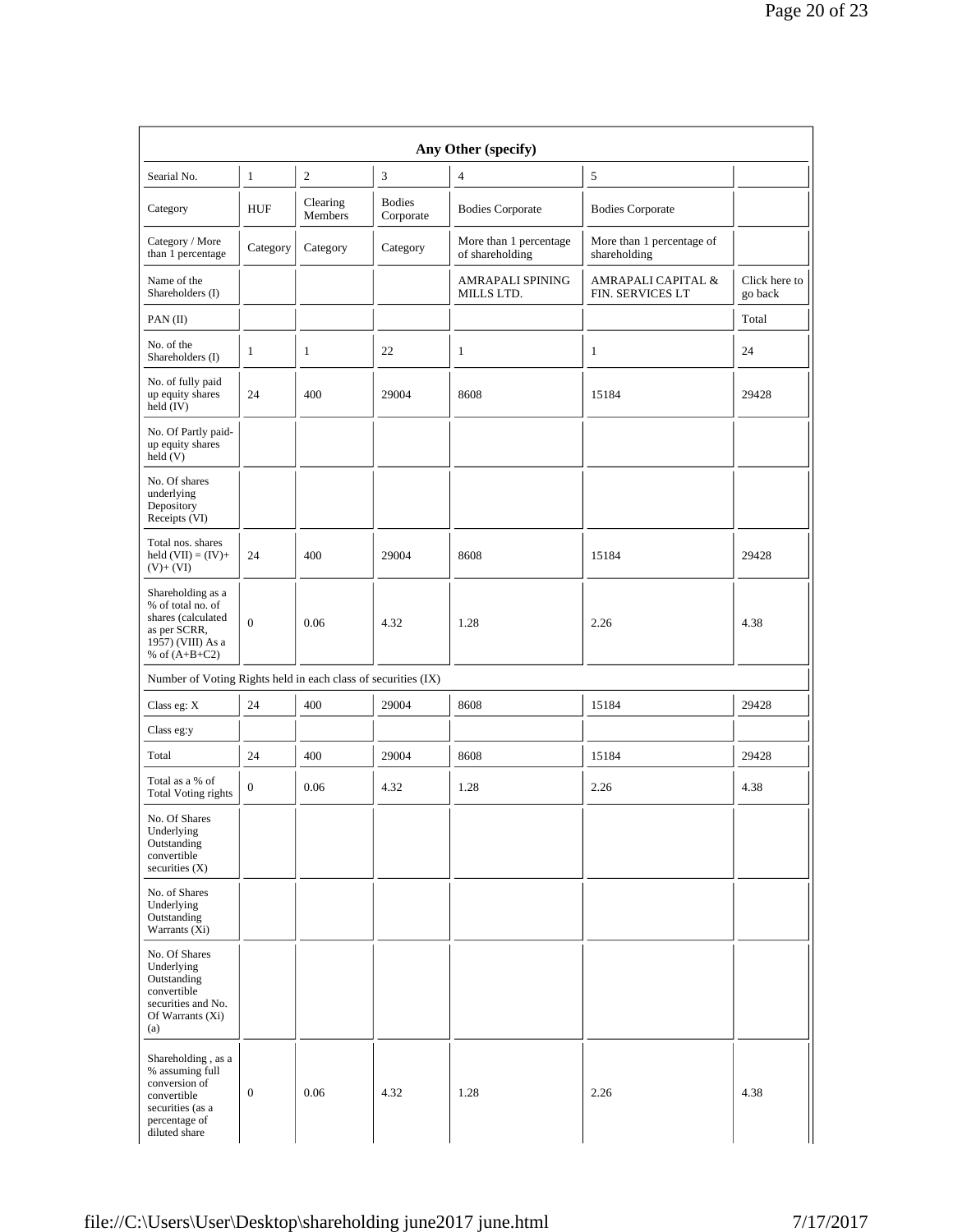| capital) $(XI) = (VII)$<br>$+(X)$ As a % of<br>$(A+B+C2)$            |    |     |      |                        |                        |      |
|----------------------------------------------------------------------|----|-----|------|------------------------|------------------------|------|
| Number of Locked in shares (XII)                                     |    |     |      |                        |                        |      |
| No. (a)                                                              |    |     |      |                        |                        |      |
| As a % of total<br>Shares held (b)                                   |    |     |      |                        |                        |      |
| Number of equity<br>shares held in<br>dematerialized<br>form $(XIV)$ | 24 | 400 | 1988 | $\theta$               | $\overline{0}$         | 2412 |
| Reason for not providing PAN                                         |    |     |      |                        |                        |      |
| Reason for not<br>providing PAN                                      |    |     |      | Textual Information(1) | Textual Information(2) |      |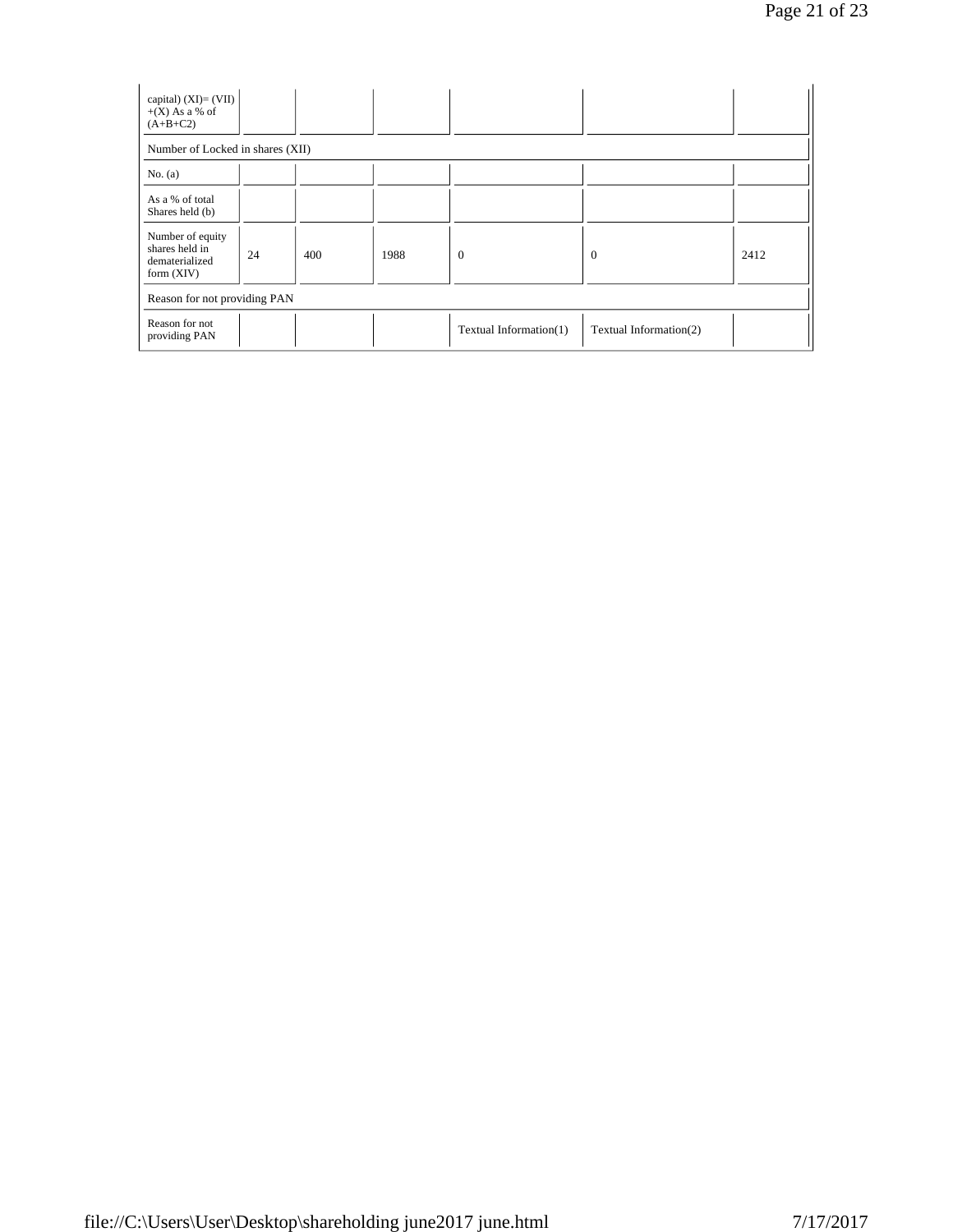## Page 22 of 23

|                        | <b>Text Block</b> |
|------------------------|-------------------|
| Textual Information(1) | not available     |
| Textual Information(2) | not available     |